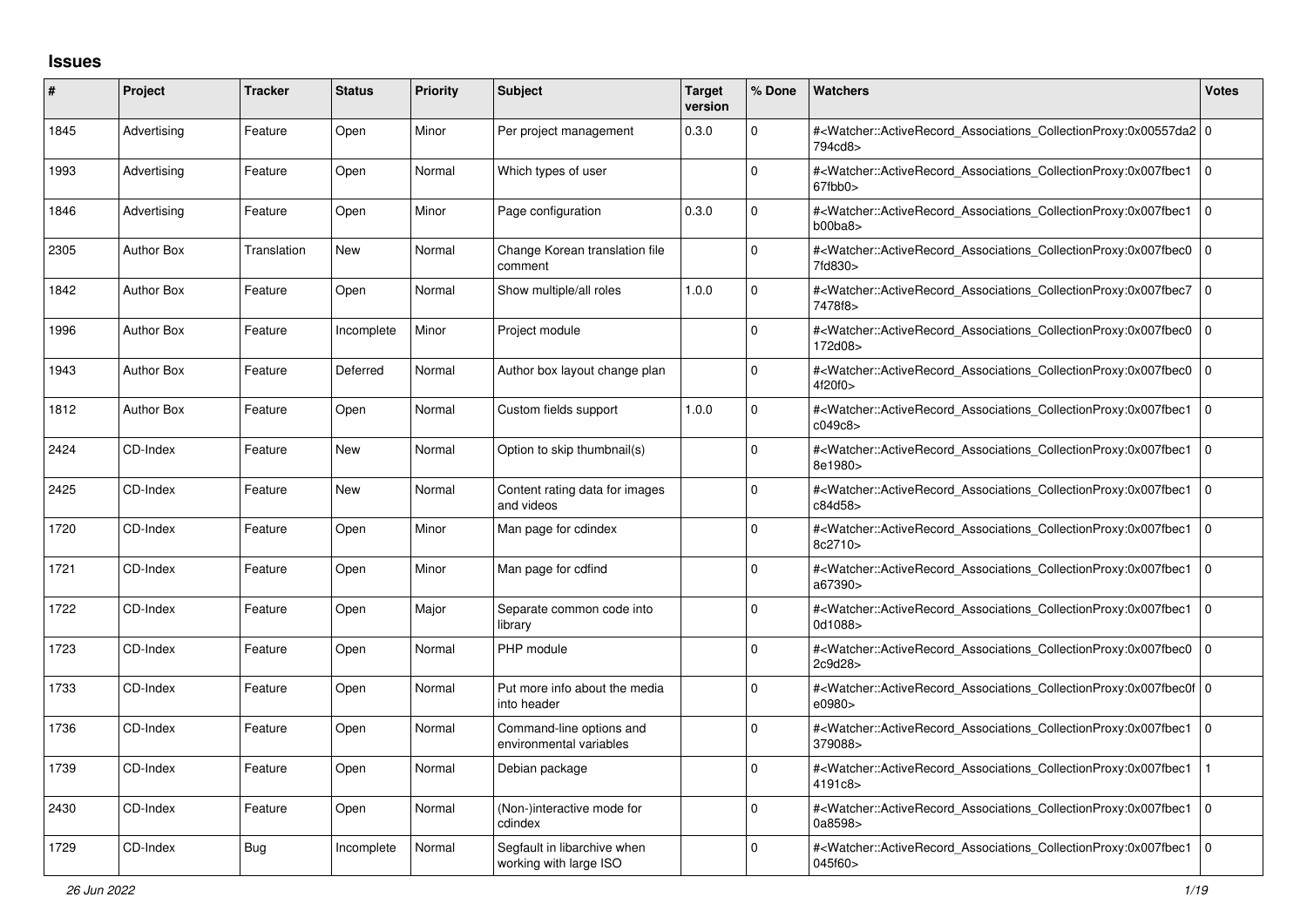| #    | Project             | <b>Tracker</b> | <b>Status</b> | Priority | <b>Subject</b>                                                     | <b>Target</b><br>version | % Done       | <b>Watchers</b>                                                                                                                                                            | <b>Votes</b> |
|------|---------------------|----------------|---------------|----------|--------------------------------------------------------------------|--------------------------|--------------|----------------------------------------------------------------------------------------------------------------------------------------------------------------------------|--------------|
| 1731 | CD-Index            | Bug            | Incomplete    | Normal   | Libarchive<br>archive_read_symlink returns<br>garbage              |                          | 0            | # <watcher::activerecord associations="" collectionproxy:0x007fbec1<br="">44c118&gt;</watcher::activerecord>                                                               | l O          |
| 2426 | CD-Index            | Feature        | Incomplete    | Normal   | Tool to modify data (cdmodify?)                                    |                          | $\Omega$     | # <watcher::activerecord_associations_collectionproxy:0x007fbec0 0<br=""  ="">b1e578&gt;</watcher::activerecord_associations_collectionproxy:0x007fbec0>                   |              |
| 2427 | CD-Index            | Feature        | Incomplete    | Normal   | Tags                                                               |                          | $\Omega$     | # <watcher::activerecord associations="" collectionproxy:0x007fbec1<br="">db92a0</watcher::activerecord>                                                                   | l O          |
| 2429 | CD-Index            | Feature        | Incomplete    | Normal   | Flag for broken media                                              |                          | 0            | # <watcher::activerecord_associations_collectionproxy:0x007fbec0 0<br=""  ="">adc5d8&gt;</watcher::activerecord_associations_collectionproxy:0x007fbec0>                   |              |
| 2323 | <b>Contact Form</b> | <b>Bug</b>     | <b>New</b>    | Normal   | non-english characters on Full<br>name                             |                          | $\Omega$     | # <watcher::activerecord_associations_collectionproxy:0x007fbec0 0<br=""  ="">dfeec8</watcher::activerecord_associations_collectionproxy:0x007fbec0>                       |              |
| 2324 | <b>Contact Form</b> | Bug            | <b>New</b>    | Normal   | Submitter information missing<br>on email.                         |                          | $\Omega$     | # <watcher::activerecord_associations_collectionproxy:0x007fbec0f 0<br=""  ="">4b290&gt;</watcher::activerecord_associations_collectionproxy:0x007fbec0f>                  |              |
| 2442 | <b>Contact Form</b> | Feature        | <b>New</b>    | Minor    | Put sender's email into From                                       |                          | $\Omega$     | # <watcher::activerecord_associations_collectionproxy:0x007fbec0<br>a0f970&gt;</watcher::activerecord_associations_collectionproxy:0x007fbec0<br>                          | l o          |
| 2391 | <b>Contact Form</b> | Support        | In Progress   | Normal   | Redmine 3.1 support?                                               | 0.1.2                    | 50           | # <watcher::activerecord_associations_collectionproxy:0x007fbec1<br>6f31a0&gt;</watcher::activerecord_associations_collectionproxy:0x007fbec1<br>                          | l o          |
| 1828 | Contact Form        | Support        | Deferred      | Normal   | Incorrect from/reply to address<br>used in sent email              |                          | 40           | # <watcher::activerecord associations="" collectionproxy:0x007fbec0<br="">8e5428&gt;</watcher::activerecord>                                                               | l 0          |
| 1970 | <b>Contact Form</b> | Feature        | Open          | Minor    | Contact link                                                       |                          | 0            | # <watcher::activerecord associations="" collectionproxy:0x007fbec1<br="">e7bb98&gt;</watcher::activerecord>                                                               | l O          |
| 2170 | <b>Contact Form</b> | Feature        | Open          | Minor    | Optional email format validation                                   |                          | $\mathbf 0$  | # <watcher::activerecord associations="" collectionproxy:0x007fbec7<br="">71f600&gt;</watcher::activerecord>                                                               | l O          |
| 2237 | <b>Contact Form</b> | <b>Bug</b>     | Open          | Normal   | Spam protection (looks like<br>0.1.0 is spam prone)                |                          | $\Omega$     | # <watcher::activerecord_associations_collectionproxy:0x007fbec0 0<br=""  ="">e7e178&gt;</watcher::activerecord_associations_collectionproxy:0x007fbec0>                   |              |
| 2169 | <b>Contact Form</b> | Feature        | Incomplete    | Normal   | Option to use own name,<br>reply-to, subject and message<br>fields |                          | <sup>0</sup> | # <watcher::activerecord_associations_collectionproxy:0x007fbec7<br>7048f0&gt;</watcher::activerecord_associations_collectionproxy:0x007fbec7<br>                          | l O          |
| 2213 | Contact Form        | Bug            | Incomplete    | Normal   | Unable to support Chinesel                                         |                          | 0            | # <watcher::activerecord 0<br="" associations="" collectionproxy:0x007fbec0=""  ="">9c5668&gt;</watcher::activerecord>                                                     |              |
| 2259 | Contact Form        | Feature        | Incomplete    | Normal   | Sender name in a message                                           |                          | $\Omega$     | # <watcher::activerecord_associations_collectionproxy:0x007fbec1<br>0a7558&gt;</watcher::activerecord_associations_collectionproxy:0x007fbec1<br>                          | l O          |
| 2260 | <b>Contact Form</b> | Bug            | Incomplete    | Normal   | Conflicting with<br>redmine ckeditor plugin using<br>preview       |                          | 0            | # <watcher::activerecord_associations_collectionproxy:0x007fbec0<br>d35078&gt;</watcher::activerecord_associations_collectionproxy:0x007fbec0<br>                          | l O          |
| 2216 | Download Button     | Bug            | <b>New</b>    | Critical | Missing partial<br>download/sidebar                                |                          | 0            | # <watcher::activerecord associations="" collectionproxy:0x007fbec7<br="">dd6b38&gt;</watcher::activerecord>                                                               | l O          |
| 2257 | Download Button     | Patch          | <b>New</b>    | Normal   | Support for multiple downloads                                     |                          | 0            | # <watcher::activerecord_associations_collectionproxy:0x007fbec0 0<br=""><math>0b</math>d<math>1b0b</math></watcher::activerecord_associations_collectionproxy:0x007fbec0> |              |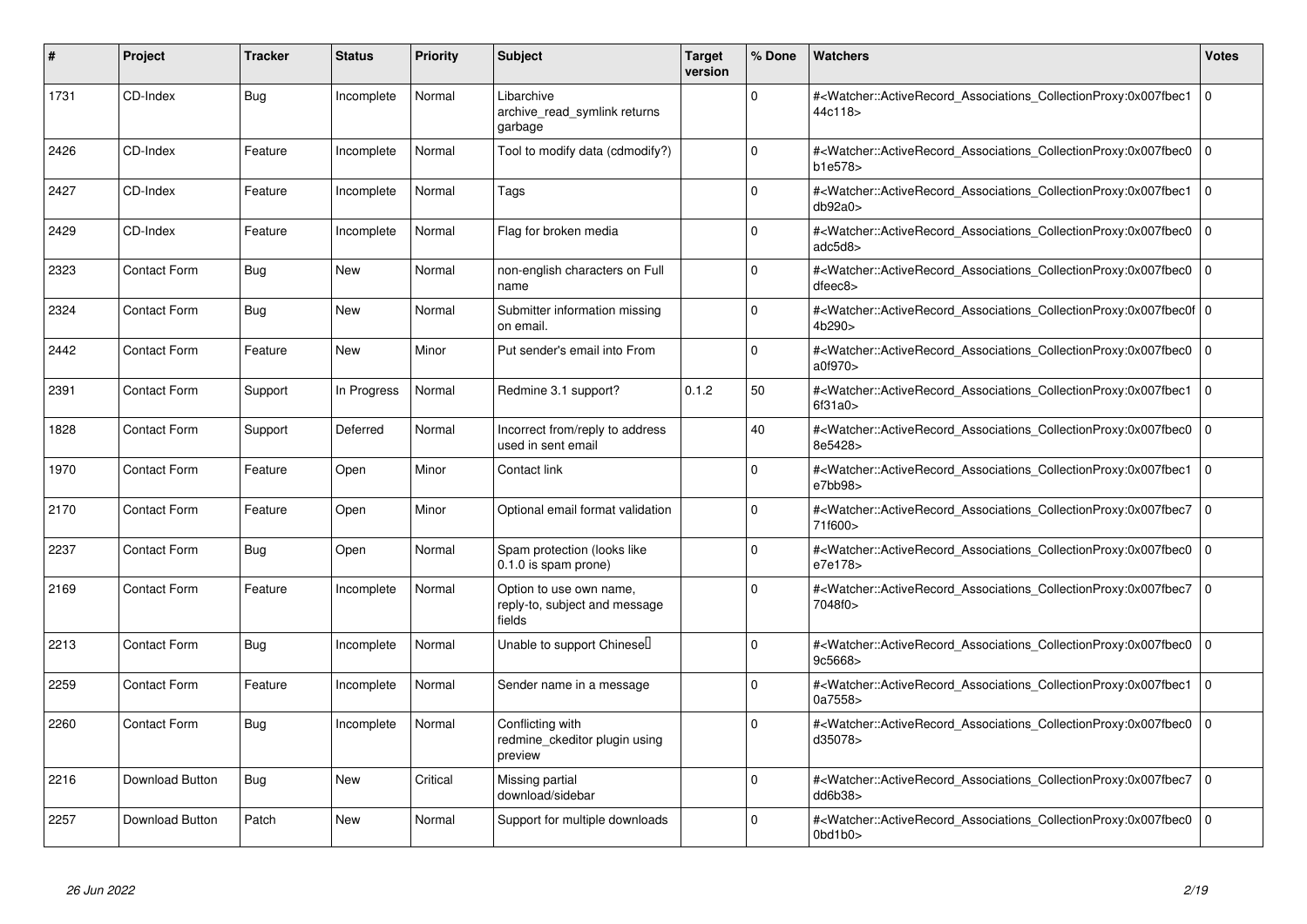| $\#$ | <b>Project</b>         | <b>Tracker</b> | <b>Status</b>         | <b>Priority</b> | <b>Subject</b>                                                                                                                                                                                                                                                                                                                                               | <b>Target</b><br>version | % Done   | <b>Watchers</b>                                                                                                                                              | <b>Votes</b>   |
|------|------------------------|----------------|-----------------------|-----------------|--------------------------------------------------------------------------------------------------------------------------------------------------------------------------------------------------------------------------------------------------------------------------------------------------------------------------------------------------------------|--------------------------|----------|--------------------------------------------------------------------------------------------------------------------------------------------------------------|----------------|
| 2307 | Download Button        | Translation    | Under<br>Verification | Normal          | Change Korean translation file<br>comment                                                                                                                                                                                                                                                                                                                    | 0.1.1                    | $\Omega$ | # <watcher::activerecord associations="" collectionproxy:0x007fbec1<br="">3773a0&gt;</watcher::activerecord>                                                 | $\mathbf 0$    |
| 1997 | Download Button        | Feature        | Open                  | Minor           | Project module                                                                                                                                                                                                                                                                                                                                               |                          | $\Omega$ | # <watcher::activerecord 0<br="" associations="" collectionproxy:0x007fbec7f=""  ="">84bd8&gt;</watcher::activerecord>                                       |                |
| 2132 | <b>Download Button</b> | Feature        | Open                  | Normal          | Per version button                                                                                                                                                                                                                                                                                                                                           |                          | 0        | # <watcher::activerecord associations="" collectionproxy:0x007fbec1<br="">c1c8e8</watcher::activerecord>                                                     | $\mathbf 0$    |
| 2165 | Download Button        | <b>Bug</b>     | Open                  | Major           | Error in email                                                                                                                                                                                                                                                                                                                                               | 0.1.1                    | $\Omega$ | # <watcher::activerecord_associations_collectionproxy:0x007fbec1<br>e94da0<sub>&gt;</sub></watcher::activerecord_associations_collectionproxy:0x007fbec1<br> | $\Omega$       |
| 2313 | Download Button        | <b>Bug</b>     | Open                  | Normal          | Emails include the Download<br>"button" with relative link                                                                                                                                                                                                                                                                                                   |                          | $\Omega$ | # <watcher::activerecord_associations_collectionproxy:0x007fbec7<br>d3dd48</watcher::activerecord_associations_collectionproxy:0x007fbec7<br>                | $\Omega$       |
| 1957 | Download Button        | Feature        | Incomplete            | Normal          | Plugin configuration                                                                                                                                                                                                                                                                                                                                         |                          | $\Omega$ | # <watcher::activerecord_associations_collectionproxy:0x007fbec1<br>456500&gt;</watcher::activerecord_associations_collectionproxy:0x007fbec1<br>            | $\Omega$       |
| 2308 | <b>Extended Fields</b> | Translation    | <b>New</b>            | Normal          | Add Korean translation file<br>comment                                                                                                                                                                                                                                                                                                                       | 0.2.4                    | $\Omega$ | # <watcher::activerecord_associations_collectionproxy:0x007fbec1<br>084e18&gt;</watcher::activerecord_associations_collectionproxy:0x007fbec1<br>            | l O            |
| 2447 | <b>Extended Fields</b> | Bug            | <b>New</b>            | Normal          | Support Redmine 4.0<br>NoMethodError: undefined<br>method `attr_protected'                                                                                                                                                                                                                                                                                   |                          | $\Omega$ | # <watcher::activerecord_associations_collectionproxy:0x007fbec1<br>3ab998&gt;</watcher::activerecord_associations_collectionproxy:0x007fbec1<br>            | $\mathbf 0$    |
| 2098 | <b>Extended Fields</b> | Bug            | In Progress           | Major           | Failure in XLS Export<br>undefined method<br>`find_custom_field_template' for<br># <xlsexportcontroller)< td=""><td>0.2.4</td><td>90</td><td>#<watcher::activerecord_associations_collectionproxy:0x007fbec0<br>a27d18&gt;</watcher::activerecord_associations_collectionproxy:0x007fbec0<br></td><td><math>\overline{2}</math></td></xlsexportcontroller)<> | 0.2.4                    | 90       | # <watcher::activerecord_associations_collectionproxy:0x007fbec0<br>a27d18&gt;</watcher::activerecord_associations_collectionproxy:0x007fbec0<br>            | $\overline{2}$ |
| 2161 | <b>Extended Fields</b> | Support        | In Progress           | Critical        | Internal error On New Issues<br>tab                                                                                                                                                                                                                                                                                                                          |                          | $\Omega$ | # <watcher::activerecord associations="" collectionproxy:0x007fbec0<br="">8a1f48&gt;</watcher::activerecord>                                                 | $\Omega$       |
| 2227 | <b>Extended Fields</b> | Feature        | In Progress           | Normal          | Altering form elements for<br>custom fields                                                                                                                                                                                                                                                                                                                  | 0.2.4                    | 50       | # <watcher::activerecord_associations_collectionproxy:0x007fbec1<br>a40ce0&gt;</watcher::activerecord_associations_collectionproxy:0x007fbec1<br>            | $\mathbf 0$    |
| 2318 | <b>Extended Fields</b> | Bug            | In Progress           | Normal          | Issues as pdf                                                                                                                                                                                                                                                                                                                                                | 0.2.4                    | 90       | # <watcher::activerecord_associations_collectionproxy:0x007fbec0<br>acab8</watcher::activerecord_associations_collectionproxy:0x007fbec0<br>                 | $\mathbf 0$    |
| 2359 | <b>Extended Fields</b> | Bug            | In Progress           | Normal          | Extended fields plugin breaks<br>PDF export                                                                                                                                                                                                                                                                                                                  | 0.2.4                    | 90       | # <watcher::activerecord associations="" collectionproxy:0x007fbec0<br="">195808&gt;</watcher::activerecord>                                                 | $\mathbf 0$    |
| 2365 | <b>Extended Fields</b> | Feature        | In Progress           | Normal          | Adding Redmine 3.0 support                                                                                                                                                                                                                                                                                                                                   | 0.2.4                    | 50       | # <watcher::activerecord associations="" collectionproxy:0x007fbec1<br="">4e93a0&gt;</watcher::activerecord>                                                 | $\mathbf 0$    |
| 2221 | <b>Extended Fields</b> | Support        | Deferred              | Minor           | Need a fix for list.html.erb                                                                                                                                                                                                                                                                                                                                 |                          | $\Omega$ | # <watcher::activerecord associations="" collectionproxy:0x007fbec6<br="">8dc160&gt;</watcher::activerecord>                                                 | $\mathbf 0$    |
| 2320 | <b>Extended Fields</b> | <b>Bug</b>     | Under<br>Verification | Normal          | Internal error when opening<br>issues tab                                                                                                                                                                                                                                                                                                                    | 0.2.4                    | 0        | # <watcher::activerecord_associations_collectionproxy:0x007fbec7<br>0b00f8</watcher::activerecord_associations_collectionproxy:0x007fbec7<br>                | $\Omega$       |
| 2328 | <b>Extended Fields</b> | Patch          | Under<br>Verification | Normal          | Make the Project type custom<br>fields sortable in issue lists                                                                                                                                                                                                                                                                                               | 0.2.4                    | $\Omega$ | # <watcher::activerecord_associations_collectionproxy:0x007fbec6<br>cdc2d8&gt;</watcher::activerecord_associations_collectionproxy:0x007fbec6<br>            | $\Omega$       |
| 2350 | <b>Extended Fields</b> | <b>Bug</b>     | Under<br>Verification | Normal          | Extended Field Values that are<br>nil produce an error                                                                                                                                                                                                                                                                                                       | 0.2.4                    | $\Omega$ | # <watcher::activerecord_associations_collectionproxy:0x007fbec6f 0<br=""  ="">ee7f0</watcher::activerecord_associations_collectionproxy:0x007fbec6f>        |                |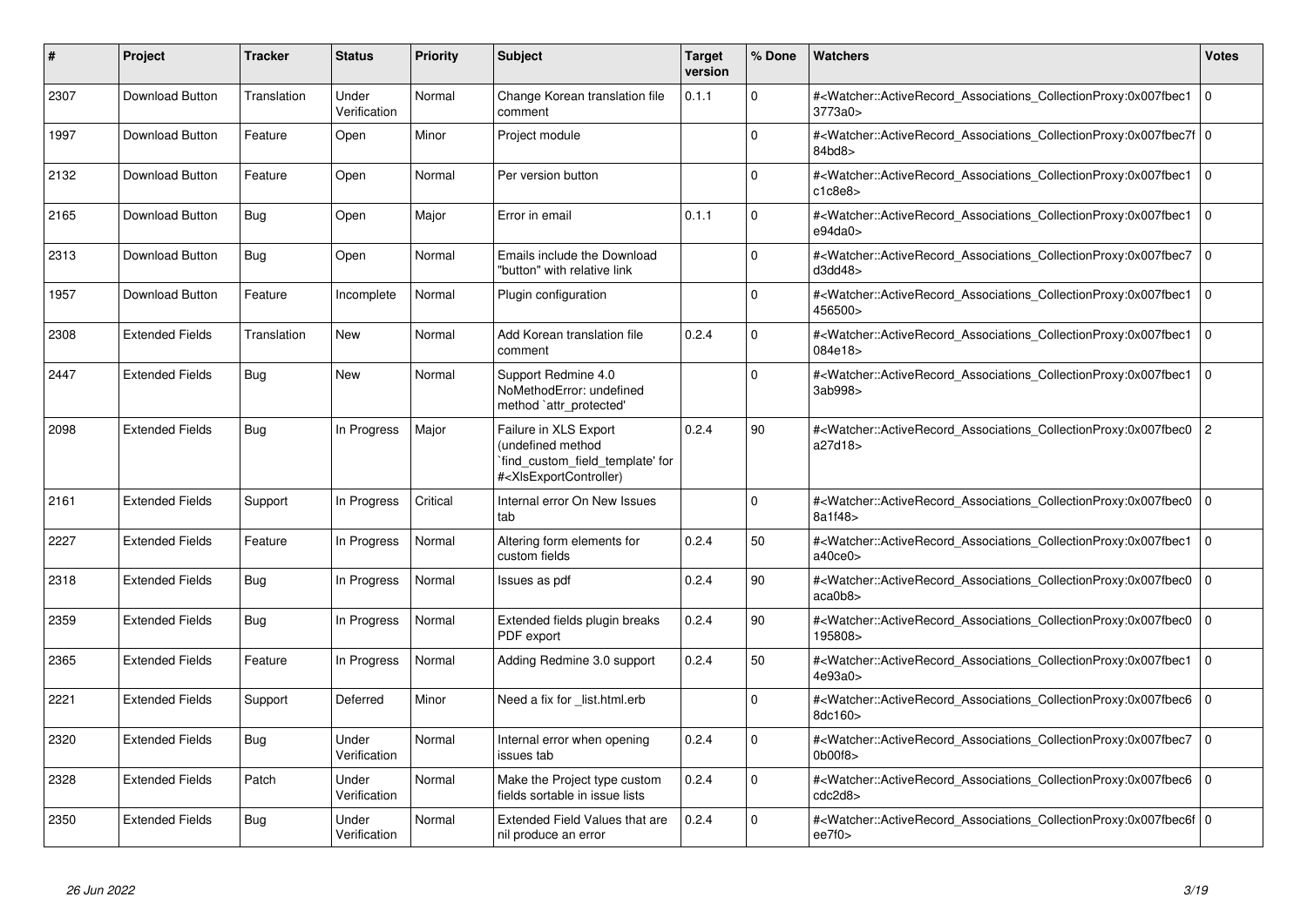| #    | <b>Project</b>         | Tracker | <b>Status</b> | <b>Priority</b> | <b>Subject</b>                                                               | <b>Target</b><br>version | % Done      | <b>Watchers</b>                                                                                                                                          | <b>Votes</b>   |
|------|------------------------|---------|---------------|-----------------|------------------------------------------------------------------------------|--------------------------|-------------|----------------------------------------------------------------------------------------------------------------------------------------------------------|----------------|
| 1881 | <b>Extended Fields</b> | Feature | Open          | Insignificant   | Support wiki toolbar for "Default<br>value"                                  |                          | $\Omega$    | # <watcher::activerecord associations="" collectionproxy:0x007fbec6<br="">901870&gt;</watcher::activerecord>                                             | l O            |
| 1947 | <b>Extended Fields</b> | Feature | Open          | Normal          | Visible for admins only                                                      |                          | $\mathbf 0$ | # <watcher::activerecord associations="" collectionproxy:0x007fbec7<br="">2cde30</watcher::activerecord>                                                 | $\Omega$       |
| 1995 | <b>Extended Fields</b> | Feature | Open          | Normal          | Checklist                                                                    |                          | $\Omega$    | # <watcher::activerecord_associations_collectionproxy:0x007fbec7<br>1ea270</watcher::activerecord_associations_collectionproxy:0x007fbec7<br>            | l o            |
| 2018 | <b>Extended Fields</b> | Feature | Open          | Normal          | database query cutsom field<br>type                                          |                          | $\Omega$    | # <watcher::activerecord_associations_collectionproxy:0x007fbec7<br>103aa0</watcher::activerecord_associations_collectionproxy:0x007fbec7<br>            | $\mathbf{1}$   |
| 2019 | <b>Extended Fields</b> | Feature | Open          | Normal          | Custom field type web service                                                |                          | $\mathbf 0$ | # <watcher::activerecord_associations_collectionproxy:0x007fbec6<br>eb00c8</watcher::activerecord_associations_collectionproxy:0x007fbec6<br>            | $\overline{0}$ |
| 2026 | <b>Extended Fields</b> | Feature | Open          | Normal          | Sizing defaults for custom fields                                            |                          | $\Omega$    | # <watcher::activerecord associations="" collectionproxy:0x007fbec6<br="">bb6368&gt;</watcher::activerecord>                                             | $\overline{0}$ |
| 2107 | <b>Extended Fields</b> | Support | Open          | Normal          | WiKi formatting support to<br>custom field                                   |                          | $\Omega$    | # <watcher::activerecord_associations_collectionproxy:0x007fbec6<br>a4ede0&gt;</watcher::activerecord_associations_collectionproxy:0x007fbec6<br>        | $\Omega$       |
| 2114 | <b>Extended Fields</b> | Feature | Open          | Normal          | LDAP attributes for user custom<br>fields                                    |                          | $\Omega$    | # <watcher::activerecord_associations_collectionproxy:0x007fbec6 0<br=""  ="">8da4a0&gt;</watcher::activerecord_associations_collectionproxy:0x007fbec6> |                |
| 2117 | <b>Extended Fields</b> | Feature | Open          | Normal          | User list filter                                                             |                          | $\mathbf 0$ | # <watcher::activerecord associations="" collectionproxy:0x007fbec6<br="">7276f8&gt;</watcher::activerecord>                                             | l 0            |
| 2168 | <b>Extended Fields</b> | Feature | Open          | Minor           | Grouping form elements                                                       |                          | $\Omega$    | # <watcher::activerecord associations="" collectionproxy:0x007fbec6<br="">3c70d0</watcher::activerecord>                                                 | $\mathbf 0$    |
| 2186 | <b>Extended Fields</b> | Feature | Open          | Minor           | <b>Custom DateTime Field</b>                                                 |                          | $\Omega$    | # <watcher::activerecord_associations_collectionproxy:0x007fbec5<br>9956c0&gt;</watcher::activerecord_associations_collectionproxy:0x007fbec5<br>        | l 0            |
| 2196 | <b>Extended Fields</b> | Support | Open          | Normal          | Default values for "Wiki text"<br>custom fields not being applied            |                          | $\Omega$    | # <watcher::activerecord_associations_collectionproxy:0x007fbec5 0<br=""  ="">58a170&gt;</watcher::activerecord_associations_collectionproxy:0x007fbec5> |                |
| 2223 | <b>Extended Fields</b> | Feature | Open          | Normal          | Linked list custom field                                                     |                          | $\Omega$    | # <watcher::activerecord_associations_collectionproxy:0x007fbec5<br>2ed480&gt;</watcher::activerecord_associations_collectionproxy:0x007fbec5<br>        | $\Omega$       |
| 2319 | <b>Extended Fields</b> | Bug     | Open          | Normal          | Incompatible with<br>rt custom field?                                        | 0.2.4                    | $\Omega$    | # <watcher::activerecord 0<br="" associations="" collectionproxy:0x007fbec4=""  ="">e4da10&gt;</watcher::activerecord>                                   |                |
| 2344 | <b>Extended Fields</b> | Support | Open          | Normal          | Installation failure: uninitialized<br>constant ExtendedFieldsHelper         |                          | 10          | # <watcher::activerecord_associations_collectionproxy:0x00557da9 0<br="">1af758&gt;</watcher::activerecord_associations_collectionproxy:0x00557da9>      |                |
| 2348 | <b>Extended Fields</b> | Bug     | Open          | Normal          | Buggy implementation at<br>list.html.erb                                     | 0.2.4                    | $\Omega$    | # <watcher::activerecord 0<br="" associations="" collectionproxy:0x00557da8=""  ="">eb0cc8</watcher::activerecord>                                       |                |
| 2349 | <b>Extended Fields</b> | Bug     | Open          | Critical        | Redmine Bulk edit doesn't work<br>when extended_field plugin is<br>installed | 0.2.4                    | $\mathbf 0$ | # <watcher::activerecord 0<br="" associations="" collectionproxy:0x00557da8=""  ="">d68550&gt;</watcher::activerecord>                                   |                |
| 2374 | <b>Extended Fields</b> | Feature | Open          | Normal          | Project Selection from a specific<br>branch of the project tree              |                          | $\Omega$    | # <watcher::activerecord_associations_collectionproxy:0x00557da8 0<br=""  ="">c5ece0&gt;</watcher::activerecord_associations_collectionproxy:0x00557da8> |                |
| 2383 | <b>Extended Fields</b> | Feature | Open          | Normal          | Multiselect for Project fields                                               |                          | $\Omega$    | # <watcher::activerecord_associations_collectionproxy:0x00557da5 0<br="">c368d8&gt;</watcher::activerecord_associations_collectionproxy:0x00557da5>      |                |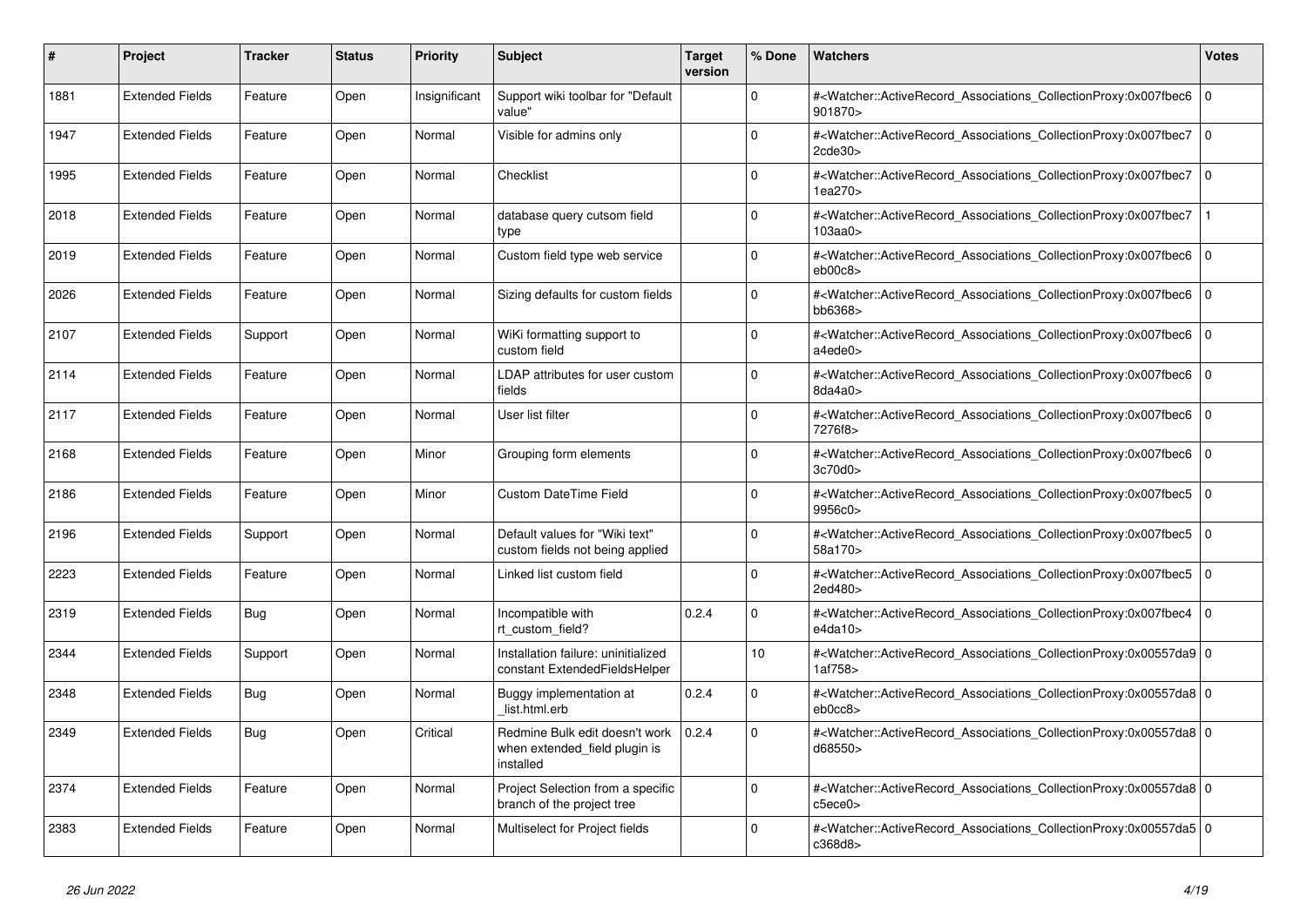| #    | <b>Project</b>         | Tracker | <b>Status</b> | <b>Priority</b> | <b>Subject</b>                                                                | <b>Target</b><br>version | % Done   | <b>Watchers</b>                                                                                                                                           | <b>Votes</b> |
|------|------------------------|---------|---------------|-----------------|-------------------------------------------------------------------------------|--------------------------|----------|-----------------------------------------------------------------------------------------------------------------------------------------------------------|--------------|
| 1882 | <b>Extended Fields</b> | Feature | Incomplete    | Normal          | Wiki toolbar for Wiki text                                                    |                          | $\Omega$ | # <watcher::activerecord 0<br="" associations="" collectionproxy:0x00557da5=""  ="">acf8a0</watcher::activerecord>                                        |              |
| 1884 | <b>Extended Fields</b> | Feature | Incomplete    | Normal          | Multiselect                                                                   |                          | $\Omega$ | # <watcher::activerecord_associations_collectionproxy:0x00557da5 0<br=""  ="">6c8b80</watcher::activerecord_associations_collectionproxy:0x00557da5>      |              |
| 1919 | <b>Extended Fields</b> | Feature | Incomplete    | Normal          | Extend Link extended field                                                    |                          | $\Omega$ | # <watcher::activerecord 0<br="" associations="" collectionproxy:0x00557da6=""  ="">15d460&gt;</watcher::activerecord>                                    |              |
| 1954 | <b>Extended Fields</b> | Feature | Incomplete    | Normal          | <b>Mailto links</b>                                                           |                          | $\Omega$ | # <watcher::activerecord 0<br="" associations="" collectionproxy:0x00557da5=""  ="">6d21d0&gt;</watcher::activerecord>                                    |              |
| 1955 | <b>Extended Fields</b> | Feature | Incomplete    | Normal          | FTP link                                                                      |                          | $\Omega$ | # <watcher::activerecord_associations_collectionproxy:0x00557da5 0<br=""  ="">265890&gt;</watcher::activerecord_associations_collectionproxy:0x00557da5>  |              |
| 1956 | <b>Extended Fields</b> | Feature | Incomplete    | Minor           | SIP link                                                                      |                          | $\Omega$ | # <watcher::activerecord 0<br="" associations="" collectionproxy:0x007fbec0=""  ="">b4c860&gt;</watcher::activerecord>                                    |              |
| 2005 | <b>Extended Fields</b> | Feature | Incomplete    | Minor           | Paging for projects listing                                                   |                          | $\Omega$ | # <watcher::activerecord_associations_collectionproxy:0x007fbec0<br>298d40&gt;</watcher::activerecord_associations_collectionproxy:0x007fbec0<br>         | $\mathbf 0$  |
| 2006 | <b>Extended Fields</b> | Feature | Incomplete    | Minor           | Users listing sorting                                                         |                          | $\Omega$ | # <watcher::activerecord_associations_collectionproxy:0x007fbec7<br>6ba0e8&gt;</watcher::activerecord_associations_collectionproxy:0x007fbec7<br>         | $\mathbf 0$  |
| 2007 | <b>Extended Fields</b> | Feature | Incomplete    | Minor           | Projects listing sorting                                                      |                          | $\Omega$ | # <watcher::activerecord_associations_collectionproxy:0x007fbec0 0<br=""  ="">8bf6b0&gt;</watcher::activerecord_associations_collectionproxy:0x007fbec0>  |              |
| 2011 | <b>Extended Fields</b> | Feature | Incomplete    | Normal          | Custom field translations                                                     |                          | $\Omega$ | # <watcher::activerecord associations="" collectionproxy:0x007fbec0<br="">861c18&gt;</watcher::activerecord>                                              | $\mathbf 0$  |
| 2028 | <b>Extended Fields</b> | Feature | Incomplete    | Normal          | make fields final option                                                      |                          | $\Omega$ | # <watcher::activerecord_associations_collectionproxy:0x007fbec7f 0<br=""  ="">0eff0</watcher::activerecord_associations_collectionproxy:0x007fbec7f>     |              |
| 2092 | <b>Extended Fields</b> | Feature | Incomplete    | Normal          | Users-to-issues custom fields<br>auto-fill                                    |                          | $\Omega$ | # <watcher::activerecord_associations_collectionproxy:0x007fbec0 0<br=""  ="">9129a0</watcher::activerecord_associations_collectionproxy:0x007fbec0>      |              |
| 2093 | <b>Extended Fields</b> | Feature | Incomplete    | Normal          | Extended columns using<br>custom queries                                      |                          | $\Omega$ | # <watcher::activerecord_associations_collectionproxy:0x007fbec1<br>4aace0&gt;</watcher::activerecord_associations_collectionproxy:0x007fbec1<br>         | $\mathbf 0$  |
| 2099 | <b>Extended Fields</b> | Feature | Incomplete    | Normal          | Create a custom field of type<br>'Category'                                   |                          | $\Omega$ | # <watcher::activerecord associations="" collectionproxy:0x007fbec1=""  <br="">66f788&gt;</watcher::activerecord>                                         | $\Omega$     |
| 2103 | <b>Extended Fields</b> | Feature | Incomplete    | Minor           | Support multiple for Project                                                  |                          | $\Omega$ | # <watcher::activerecord associations="" collectionproxy:0x007fbec1<br="">864d18&gt;</watcher::activerecord>                                              | $\mathbf 0$  |
| 2155 | <b>Extended Fields</b> | Bug     | Incomplete    | Normal          | Wiki text field donot work well<br>when using chinese as custom<br>field name |                          | 50       | # <watcher::activerecord associations="" collectionproxy:0x007fbec0<br="">e5b1a0</watcher::activerecord>                                                  | $\mathbf 0$  |
| 2156 | <b>Extended Fields</b> | Feature | Incomplete    | Minor           | Per user values?                                                              |                          | $\Omega$ | # <watcher::activerecord associations="" collectionproxy:0x007fbec1=""  <br="">da9558&gt;</watcher::activerecord>                                         | $\Omega$     |
| 2220 | <b>Extended Fields</b> | Feature | Incomplete    | Normal          | Project specific custom fields                                                |                          | $\Omega$ | # <watcher::activerecord_associations_collectionproxy:0x007fbec1f 0<br=""  ="">f2940&gt;</watcher::activerecord_associations_collectionproxy:0x007fbec1f> |              |
| 2236 | <b>Extended Fields</b> | Bug     | Incomplete    | Normal          | <b>Hint Lost</b>                                                              |                          | $\Omega$ | # <watcher::activerecord_associations_collectionproxy:0x007fbec0f 0<br=""  ="">8adc8&gt;</watcher::activerecord_associations_collectionproxy:0x007fbec0f> |              |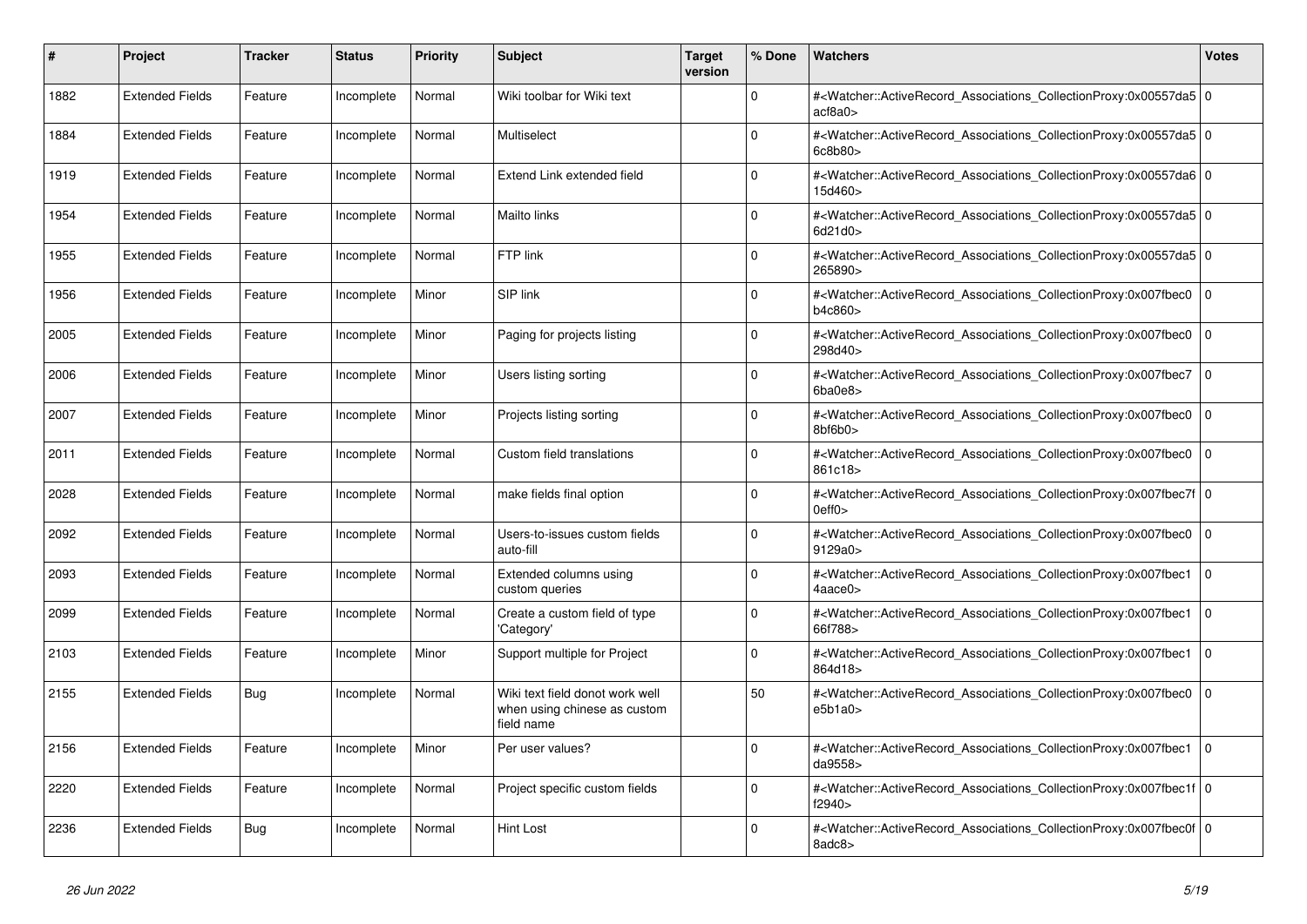| $\vert$ # | <b>Project</b>         | <b>Tracker</b> | <b>Status</b>         | <b>Priority</b> | <b>Subject</b>                                                   | <b>Target</b><br>version | % Done      | Watchers                                                                                                                                                                | <b>Votes</b>   |
|-----------|------------------------|----------------|-----------------------|-----------------|------------------------------------------------------------------|--------------------------|-------------|-------------------------------------------------------------------------------------------------------------------------------------------------------------------------|----------------|
| 2241      | <b>Extended Fields</b> | Feature        | Incomplete            | Normal          | Informations I see on Calendar                                   |                          | $\Omega$    | # <watcher::activerecord associations="" collectionproxy:0x007fbec1<br="">341958&gt;</watcher::activerecord>                                                            | 0              |
| 2242      | <b>Extended Fields</b> | <b>Bug</b>     | Incomplete            | Normal          | Message "invalid statement:<br>STR_TO_DATE" when using<br>MS SQL |                          | 30          | # <watcher::activerecord_associations_collectionproxy:0x007fbec0f<br>a5d58</watcher::activerecord_associations_collectionproxy:0x007fbec0f<br>                          |                |
| 2261      | <b>Extended Fields</b> | Bug            | Incomplete            | Normal          | issues PDF view and<br>descriptions                              | 0.2.4                    | $\Omega$    | # <watcher::activerecord_associations_collectionproxy:0x007fbec0<br>0e0610&gt;</watcher::activerecord_associations_collectionproxy:0x007fbec0<br>                       | $\overline{0}$ |
| 2316      | Hooks Manager          | Translation    | New                   | Normal          | French translation                                               |                          | $\mathbf 0$ | # <watcher::activerecord associations="" collectionproxy:0x007fbec0<br=""><math>7</math>cbec<math>0</math></watcher::activerecord>                                      | 0              |
| 2317      | Hooks Manager          | Support        | <b>New</b>            | Normal          | Change Assignee on custom<br>field selection                     |                          | $\Omega$    | # <watcher::activerecord_associations_collectionproxy:0x007fbec7<br>770578&gt;</watcher::activerecord_associations_collectionproxy:0x007fbec7<br>                       | $\overline{0}$ |
| 2273      | Hooks Manager          | Support        | In Progress           | Normal          | Hook is invalid                                                  |                          | $\Omega$    | # <watcher::activerecord associations="" collectionproxy:0x007fbec1<br="">05be78&gt;</watcher::activerecord>                                                            | $\overline{0}$ |
| 2384      | Hooks Manager          | <b>Bug</b>     | In Progress           | Normal          | Redmine v3?                                                      | 1.0.2                    | 50          | # <watcher::activerecord 0<br="" associations="" collectionproxy:0x007fbec7f=""  ="">1ce98</watcher::activerecord>                                                      |                |
| 1784      | Hooks Manager          | Feature        | Open                  | Normal          | Support per-project Ads                                          |                          | $\Omega$    | # <watcher::activerecord_associations_collectionproxy:0x007fbec1<br>35e1e8&gt;</watcher::activerecord_associations_collectionproxy:0x007fbec1<br>                       | $\overline{0}$ |
| 2210      | Hooks Manager          | Feature        | Open                  | Normal          | Sidebar access from other<br>hooks                               |                          | $\Omega$    | # <watcher::activerecord associations="" collectionproxy:0x007fbec0<br="">2ee358&gt;</watcher::activerecord>                                                            | $\overline{0}$ |
| 1751      | Hooks Manager          | Feature        | Incomplete            | Minor           | Support URL regexps to limit<br>pages                            |                          | $\mathbf 0$ | # <watcher::activerecord_associations_collectionproxy:0x007fbec0<br>48dbc8&gt;</watcher::activerecord_associations_collectionproxy:0x007fbec0<br>                       | 0              |
| 2209      | Hooks Manager          | Feature        | Incomplete            | Normal          | A templating language support                                    |                          | $\Omega$    | # <watcher::activerecord associations="" collectionproxy:0x007fbec0<br="">552ec8&gt;</watcher::activerecord>                                                            | $\overline{0}$ |
| 2266      | Hooks Manager          | Translation    | Incomplete            | Normal          | Spanish translation                                              |                          | 20          | # <watcher::activerecord associations="" collectionproxy:0x007fbec7<br="">e0a870&gt;</watcher::activerecord>                                                            | $\overline{0}$ |
| 2295      | Hooks Manager          | <b>Bug</b>     | Reopened              | Normal          | view_layouts_base_html_head<br>hook not working                  |                          | 90          | # <watcher::activerecord_associations_collectionproxy:0x007fbec1<br>5b1a30&gt;</watcher::activerecord_associations_collectionproxy:0x007fbec1<br>                       | 0              |
| ISSUE-1   | <b>ISSUE-id</b>        | Support        | Deferred              | Minor           | Need a function to display issue<br>id                           |                          | $\Omega$    | # <watcher::activerecord_associations_collectionproxy:0x007fbec7f 0<br=""  ="">c7118</watcher::activerecord_associations_collectionproxy:0x007fbec7f>                   |                |
| ISSUE-12  | ISSUE-id               | <b>Bug</b>     | Deferred              | Major           | No route matches error for<br>journals#new                       |                          | 50          | # <watcher::activerecord_associations_collectionproxy:0x007fbec0<br>dc6e88&gt;</watcher::activerecord_associations_collectionproxy:0x007fbec0<br>                       | $\overline{0}$ |
| ISSUE-17  | <b>ISSUE-id</b>        | <b>Bug</b>     | Under<br>Verification | Major           | SVN integration: Commit with<br>new issue-id does not work       | 0.0.3                    | 50          | # <watcher::activerecord_associations_collectionproxy:0x007fbec0<br><math>0</math>abaa<math>0</math></watcher::activerecord_associations_collectionproxy:0x007fbec0<br> | 0              |
| ISSUE-14  | ISSUE-id               | <b>Bug</b>     | Open                  | Minor           | Escaping #ISSUE-id Textile rule<br>does not work                 |                          | $\Omega$    | # <watcher::activerecord associations="" collectionproxy:0x007fbec0<br="">b73230&gt;</watcher::activerecord>                                                            | 0              |
| ISSUE-15  | ISSUE-id               | Omission       | Open                  | Normal          | Searching #ISSUE-id                                              |                          | $\Omega$    | # <watcher::activerecord_associations_collectionproxy:0x007fbec1<br>329920&gt;</watcher::activerecord_associations_collectionproxy:0x007fbec1<br>                       | $\overline{0}$ |
| ISSUE-16  | <b>ISSUE-id</b>        | Omission       | Open                  | Normal          | Search by new issue-id does<br>not work                          | 0.0.3                    | $\Omega$    | # <watcher::activerecord associations="" collectionproxy:0x007fbec1<br="">80cff0&gt;</watcher::activerecord>                                                            | $\overline{0}$ |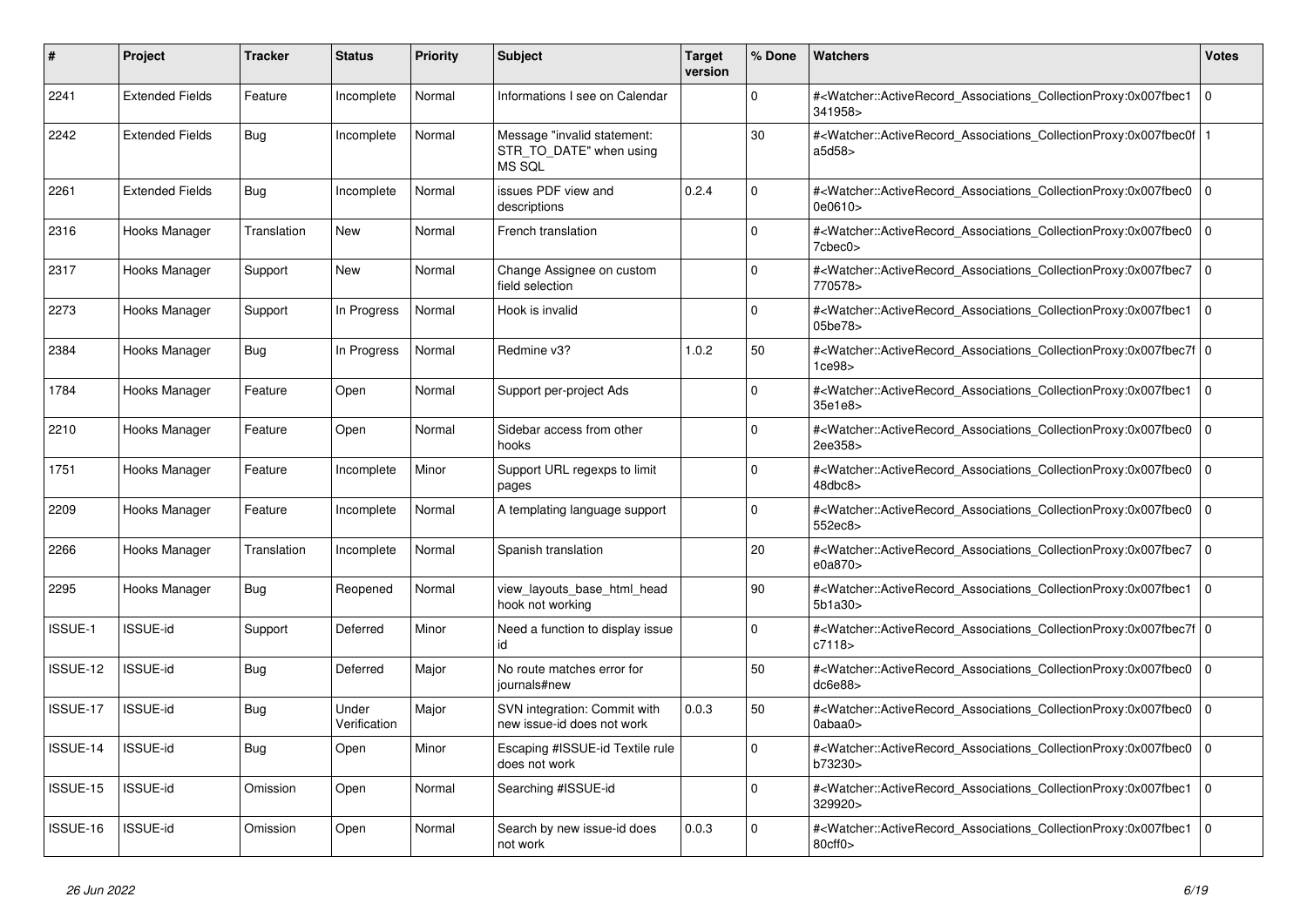| #    | <b>Project</b> | Tracker     | <b>Status</b>         | <b>Priority</b> | <b>Subject</b>                                                             | <b>Target</b><br>version | % Done   | <b>Watchers</b>                                                                                                                                          | <b>Votes</b> |
|------|----------------|-------------|-----------------------|-----------------|----------------------------------------------------------------------------|--------------------------|----------|----------------------------------------------------------------------------------------------------------------------------------------------------------|--------------|
| 2276 | Language Mix   | Feature     | Incomplete            | Normal          | Group posts / show only the<br>primary article                             |                          | $\Omega$ | # <watcher::activerecord 0<br="" associations="" collectionproxy:0x007fbec0=""  ="">bf7c60&gt;</watcher::activerecord>                                   |              |
| 2312 | Like Button    | Translation | New                   | Normal          | Add Korean translation file                                                |                          | $\Omega$ | # <watcher::activerecord associations="" collectionproxy:0x007fbec7<br="">d98630&gt;</watcher::activerecord>                                             | $\mathbf 0$  |
| 2054 | Like Button    | Feature     | Open                  | Normal          | Add URL setting                                                            |                          | $\Omega$ | # <watcher::activerecord_associations_collectionproxy:0x007fbec0 0<br=""  ="">a31b10</watcher::activerecord_associations_collectionproxy:0x007fbec0>     |              |
| 2309 | Meta           | Translation | New                   | Normal          | Update korean translation to<br>0.2.3                                      |                          | $\Omega$ | # <watcher::activerecord_associations_collectionproxy:0x007fbec1<br>1598c0&gt;</watcher::activerecord_associations_collectionproxy:0x007fbec1<br>        | $\Omega$     |
| 1687 | Meta           | Feature     | Open                  | Normal          | Global Meta tags, Meta tags per<br>project and per page                    |                          | $\Omega$ | # <watcher::activerecord 0<br="" associations="" collectionproxy:0x007fbec0f=""  ="">c2db8&gt;</watcher::activerecord>                                   |              |
| 2145 | Meta           | Feature     | Open                  | Normal          | Support Facebook publishing<br>through Graph API                           |                          | $\Omega$ | # <watcher::activerecord 0<br="" associations="" collectionproxy:0x007fbec1=""  ="">e42848&gt;</watcher::activerecord>                                   |              |
| 2148 | Meta           | Feature     | Open                  | Normal          | Cache meta tags                                                            |                          | $\Omega$ | # <watcher::activerecord associations="" collectionproxy:0x007fbec1<br="">55b248&gt;</watcher::activerecord>                                             | $\mathbf 0$  |
| 2271 | Meta           | Feature     | Open                  | Normal          | Default image for<br>OpenGraph/Twitter Cards                               |                          | $\Omega$ | # <watcher::activerecord associations="" collectionproxy:0x007fbec0<br="">540840&gt;</watcher::activerecord>                                             | $\Omega$     |
| 2303 | Meta           | Feature     | Open                  | Normal          | Improve internal API                                                       |                          | $\Omega$ | # <watcher::activerecord 0<br="" associations="" collectionproxy:0x007fbec1=""  ="">98c0d8&gt;</watcher::activerecord>                                   |              |
| 2304 | Meta           | Support     | Open                  | Normal          | Ask Redmine guys to add hooks<br>to the core                               |                          | $\Omega$ | # <watcher::activerecord associations="" collectionproxy:0x007fbec7<br="">d3bde0</watcher::activerecord>                                                 | $\mathbf 0$  |
| 2369 | Meta           | Feature     | Open                  | Normal          | Rich snippets for software apps                                            |                          | $\Omega$ | # <watcher::activerecord_associations_collectionproxy:0x007fbec1<br>730910&gt;</watcher::activerecord_associations_collectionproxy:0x007fbec1<br>        | $\Omega$     |
| 2370 | Meta           | Feature     | Open                  | Normal          | Rich snippets for news                                                     |                          | $\Omega$ | # <watcher::activerecord_associations_collectionproxy:0x007fbec1<br>53d1d0</watcher::activerecord_associations_collectionproxy:0x007fbec1<br>            | $\mathbf 0$  |
| 2371 | Meta           | Feature     | Open                  | Normal          | Rich snippets for Wiki                                                     |                          | $\Omega$ | # <watcher::activerecord_associations_collectionproxy:0x007fbec0<br>db1ec0</watcher::activerecord_associations_collectionproxy:0x007fbec0<br>            | $\mathbf 0$  |
| 2372 | Meta           | Feature     | Open                  | Normal          | Microdata for breadcrumbs                                                  |                          | $\Omega$ | # <watcher::activerecord 0<br="" associations="" collectionproxy:0x007fbec7=""  ="">6e36f0&gt;</watcher::activerecord>                                   |              |
| 1902 | Meta           | Feature     | Incomplete            | Normal          | Consider clear html and light<br>mode                                      |                          | $\Omega$ | # <watcher::activerecord_associations_collectionproxy:0x007fbec1<br>d85ce8</watcher::activerecord_associations_collectionproxy:0x007fbec1<br>            | $\Omega$     |
| 2163 | Meta           | Bug         | Incomplete            | Normal          | My site's Display lanugage was<br>only English, when I installed<br>plugin |                          | $\Omega$ | # <watcher::activerecord associations="" collectionproxy:0x007fbec0<br="">dcf858</watcher::activerecord>                                                 | $\mathbf 0$  |
| 2024 | OpenID Fix     | Patch       | Under<br>Verification | Normal          | Associate existing accounts by<br>email                                    |                          | $\Omega$ | # <watcher::activerecord_associations_collectionproxy:0x007fbec0 0<br=""  ="">88bf90&gt;</watcher::activerecord_associations_collectionproxy:0x007fbec0> |              |
| 2225 | OpenID Fix     | Bug         | Incomplete            | Normal          | OpenID::TypeURIMismatch                                                    |                          | $\Omega$ | # <watcher::activerecord_associations_collectionproxy:0x007fbec1<br>25f030&gt;</watcher::activerecord_associations_collectionproxy:0x007fbec1<br>        | $\mathbf 0$  |
| 2362 | OpenID Fix     | <b>Bug</b>  | Incomplete            | Major           | Redmine 3 Compatibilty                                                     |                          | $\Omega$ | # <watcher::activerecord associations="" collectionproxy:0x007fbec7<br="">168748&gt;</watcher::activerecord>                                             | $\Omega$     |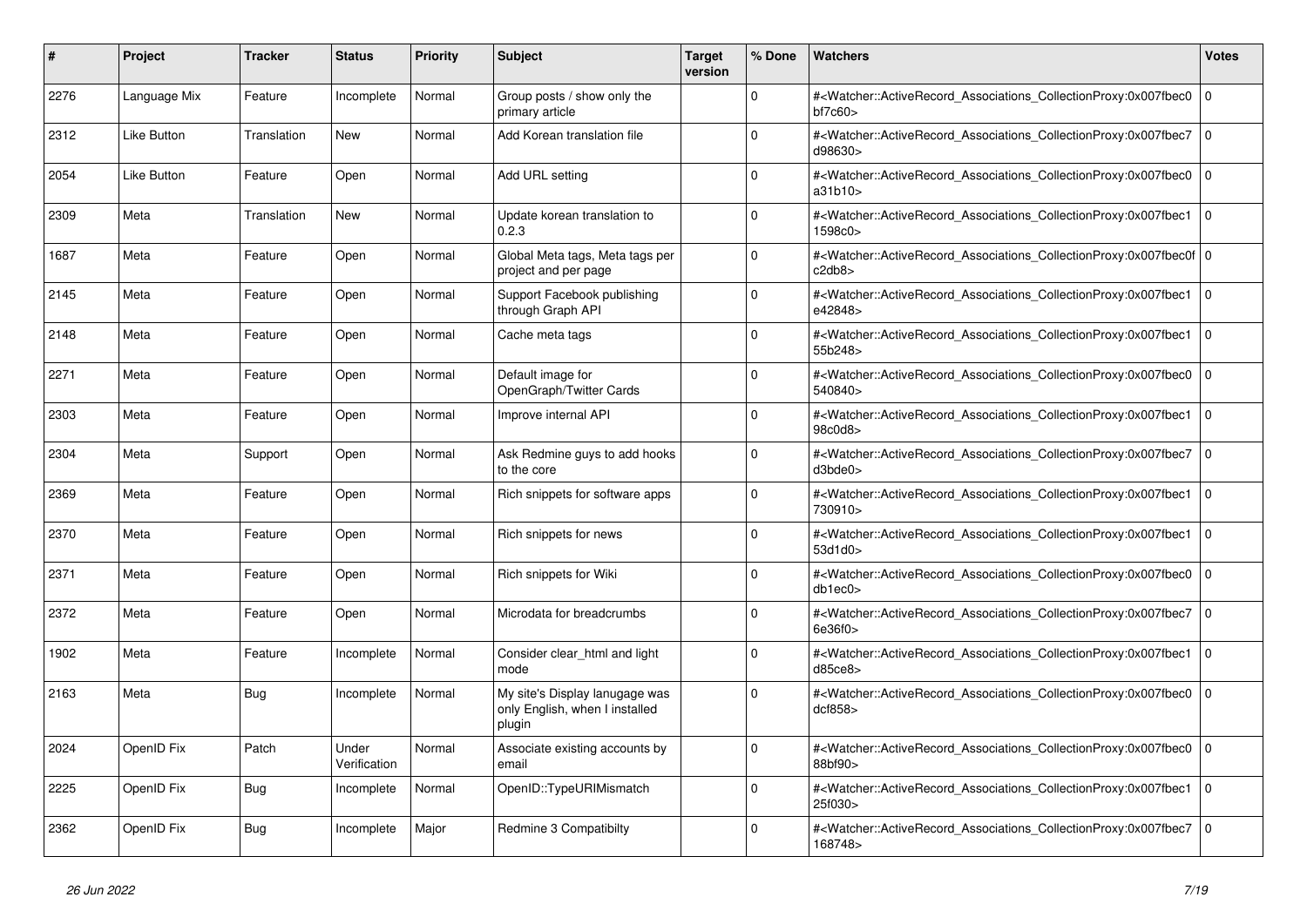| #    | Project   | <b>Tracker</b>     | <b>Status</b> | <b>Priority</b> | <b>Subject</b>                                                      | <b>Target</b><br>version | % Done      | Watchers                                                                                                                                                                            | <b>Votes</b>   |
|------|-----------|--------------------|---------------|-----------------|---------------------------------------------------------------------|--------------------------|-------------|-------------------------------------------------------------------------------------------------------------------------------------------------------------------------------------|----------------|
| 936  | Orangutan | Improvement        | In Progress   | Normal          | Documentation                                                       |                          | 30          | # <watcher::activerecord_associations_collectionproxy:0x007fbec7<br>1c1c30</watcher::activerecord_associations_collectionproxy:0x007fbec7<br>                                       | 0              |
| 1075 | Orangutan | Enhancement        | In Progress   | Minor           | Separate Orangutan core<br>(reusable bot code) from<br>Redmine code | 2.00                     | $\Omega$    | # <watcher::activerecord_associations_collectionproxy:0x007fbec6<br>e19f38&gt;</watcher::activerecord_associations_collectionproxy:0x007fbec6<br>                                   | l O            |
| 26   | Orangutan | Feature            | Open          | Normal          | It would be greate to have a<br>reminder                            | 1.06                     | $\Omega$    | # <watcher::activerecord_associations_collectionproxy:0x007fbec7<br>097508&gt;</watcher::activerecord_associations_collectionproxy:0x007fbec7<br>                                   | 0              |
| 128  | Orangutan | Feature            | Open          | Major           | Reminder, organizer and<br>scheduler                                | 1.06                     | 0           | # <watcher::activerecord_associations_collectionproxy:0x007fbec6<br>cf9720&gt;</watcher::activerecord_associations_collectionproxy:0x007fbec6<br>                                   | $\overline{2}$ |
| 192  | Orangutan | Improvement        | Open          | Major           | SQL optimization                                                    | 1.07                     | $\mathbf 0$ | # <watcher::activerecord_associations_collectionproxy:0x007fbec7<br>3626c0&gt;</watcher::activerecord_associations_collectionproxy:0x007fbec7<br>                                   | 0              |
| 558  | Orangutan | Feature            | Open          | Minor           | Jokes context                                                       |                          | $\Omega$    | # <watcher::activerecord_associations_collectionproxy:0x007fbec7<br>270960&gt;</watcher::activerecord_associations_collectionproxy:0x007fbec7<br>                                   | 2              |
| 605  | Orangutan | Feature            | Open          | Minor           | SVN monkey                                                          |                          | $\Omega$    | # <watcher::activerecord_associations_collectionproxy:0x007fbec7<br><math>17</math>add<math>0</math></watcher::activerecord_associations_collectionproxy:0x007fbec7<br>             |                |
| 862  | Orangutan | Improvement        | Open          | Minor           | Support user first and last name<br>in requests                     | 2.00                     | $\Omega$    | # <watcher::activerecord_associations_collectionproxy:0x007fbec7<br>0b7330&gt;</watcher::activerecord_associations_collectionproxy:0x007fbec7<br>                                   | 0              |
| 863  | Orangutan | Feature            | Open          | Minor           | Personal TODO list                                                  |                          | $\mathbf 0$ | # <watcher::activerecord_associations_collectionproxy:0x007fbec6<br>d111e0</watcher::activerecord_associations_collectionproxy:0x007fbec6<br>                                       | ۱o             |
| 892  | Orangutan | Feature            | Open          | Minor           | Tip of the day / Did you know<br>that?                              |                          | $\Omega$    | # <watcher::activerecord_associations_collectionproxy:0x007fbec6<br>b41ea0&gt;</watcher::activerecord_associations_collectionproxy:0x007fbec6<br>                                   | 0              |
| 910  | Orangutan | Enhancement        | Open          | Minor           | Subjects or make Orangutan<br>remember issue id, project etc        | 2.00                     | $\Omega$    | # <watcher::activerecord_associations_collectionproxy:0x007fbec6<br>9b59b0</watcher::activerecord_associations_collectionproxy:0x007fbec6<br>                                       | l 0            |
| 918  | Orangutan | Improvement        | Open          | Normal          | Profiler/optimization                                               | 1.07                     | $\Omega$    | # <watcher::activerecord_associations_collectionproxy:0x007fbec6<br>7fd1b8&gt;</watcher::activerecord_associations_collectionproxy:0x007fbec6<br>                                   | 0              |
| 935  | Orangutan | Feature            | Open          | Minor           | Invalid keyboard layout<br>translator                               |                          | $\Omega$    | # <watcher::activerecord_associations_collectionproxy:0x007fbec6 0<br=""  ="">678810&gt;</watcher::activerecord_associations_collectionproxy:0x007fbec6>                            |                |
| 941  | Orangutan | Feature            | Open          | Minor           | Support Google calendar                                             |                          | $\Omega$    | # <watcher::activerecord_associations_collectionproxy:0x007fbec5f 0<br=""  =""><math>1</math>cbc<math>0</math>&gt;</watcher::activerecord_associations_collectionproxy:0x007fbec5f> |                |
| 974  | Orangutan | Enhancement        | Open          | Minor           | Rich text/formatting support                                        | 2.00                     | $\Omega$    | # <watcher::activerecord_associations_collectionproxy:0x007fbec5<br>115978&gt;</watcher::activerecord_associations_collectionproxy:0x007fbec5<br>                                   | 3              |
| 984  | Orangutan | Feature            | Open          | Minor           | Survey context                                                      |                          | 0           | # <watcher::activerecord_associations_collectionproxy:0x007fbec5<br>432908&gt;</watcher::activerecord_associations_collectionproxy:0x007fbec5<br>                                   | $\overline{0}$ |
| 994  | Orangutan | Enhancement   Open |               | Minor           | Topics or response modes                                            | 2.00                     | 0           | # <watcher::activerecord 0<br="" associations="" collectionproxy:0x007fbec5=""><math>0</math>ba<math>9</math>b<math>0</math>&gt;</watcher::activerecord>                            |                |
| 1089 | Orangutan | Improvement        | Open          | Minor           | Migrate to contexts<br>dependencies/relations from<br>weights       | 2.00                     | $\mathbf 0$ | # <watcher::activerecord_associations_collectionproxy:0x007fbec4 0<br="">da4cf8</watcher::activerecord_associations_collectionproxy:0x007fbec4>                                     |                |
| 1298 | Orangutan | Improvement        | Open          | Normal          | Context help for some<br>Orangutan messages                         |                          | $\mathbf 0$ | # <watcher::activerecord_associations_collectionproxy:0x00557da9 0<br="">103de0</watcher::activerecord_associations_collectionproxy:0x00557da9>                                     |                |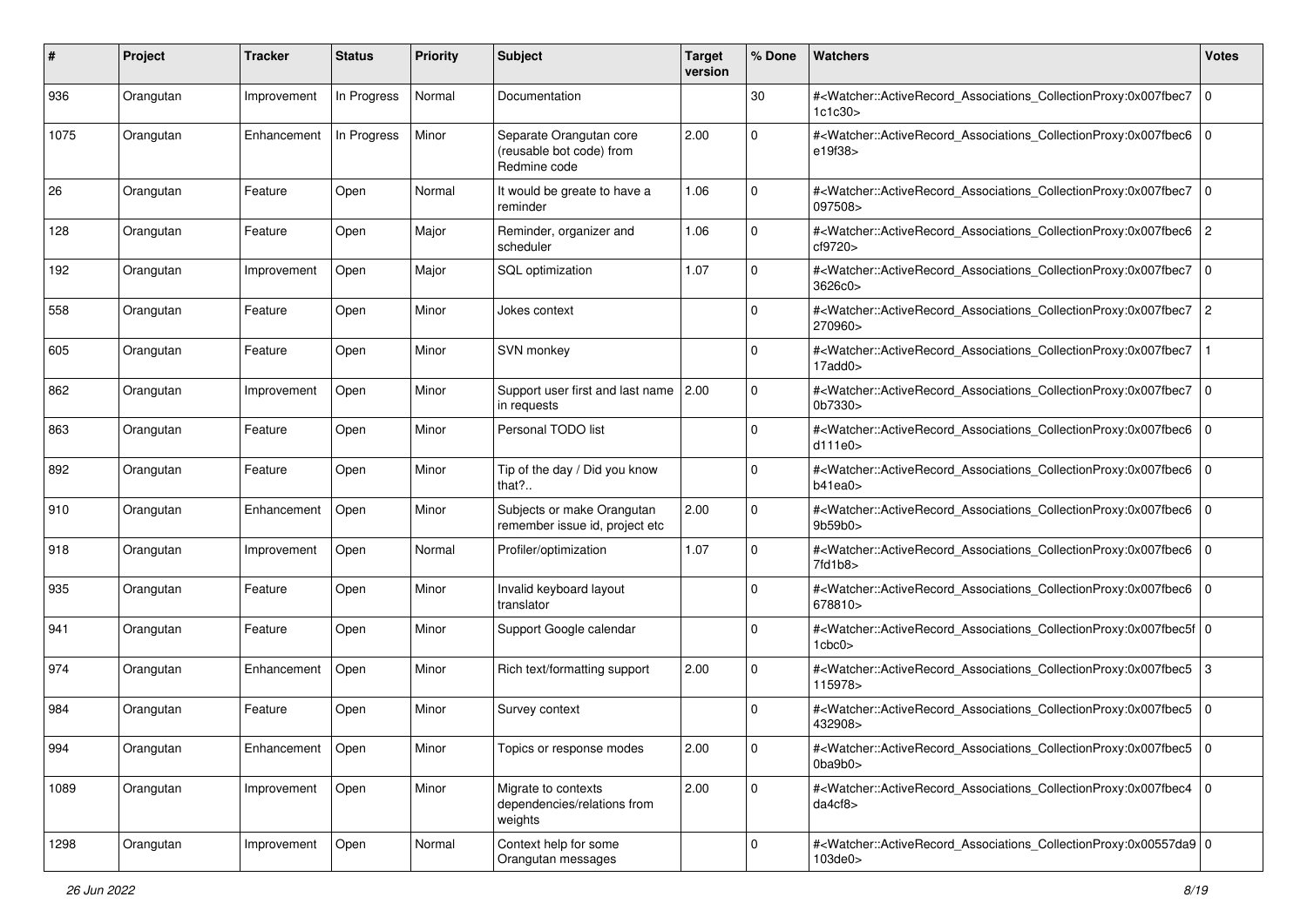| #    | Project   | <b>Tracker</b> | <b>Status</b> | <b>Priority</b> | <b>Subject</b>                                          | <b>Target</b><br>version | % Done      | <b>Watchers</b>                                                                                                                                     | <b>Votes</b> |
|------|-----------|----------------|---------------|-----------------|---------------------------------------------------------|--------------------------|-------------|-----------------------------------------------------------------------------------------------------------------------------------------------------|--------------|
| 1465 | Orangutan | Enhancement    | Open          | Minor           | Pagination                                              |                          | $\Omega$    | # <watcher::activerecord 0<br="" associations="" collectionproxy:0x00557da8=""  ="">e49000&gt;</watcher::activerecord>                              |              |
| 1464 | Orangutan | Feature        | Open          | Minor           | Ability to see Orangutan logs for<br>a user             |                          | $\Omega$    | # <watcher::activerecord_associations_collectionproxy:0x00557da8<br>d4cb70&gt;</watcher::activerecord_associations_collectionproxy:0x00557da8<br>   |              |
| 1562 | Orangutan | Enhancement    | Open          | Normal          | Localisation                                            | 2.00                     | $\Omega$    | # <watcher::activerecord 0<br="" associations="" collectionproxy:0x00557da8=""  ="">c84580&gt;</watcher::activerecord>                              |              |
| 1577 | Orangutan | Feature        | Open          | Minor           | Roster suggestions                                      |                          | $\Omega$    | # <watcher::activerecord 0<br="" associations="" collectionproxy:0x00557da5=""  ="">c77e28&gt;</watcher::activerecord>                              |              |
| 1586 | Orangutan | Improvement    | Open          | Normal          | Installation command line helper                        | 1.08                     | $\Omega$    | # <watcher::activerecord 0<br="" associations="" collectionproxy:0x00557da5=""  ="">b4c2b0</watcher::activerecord>                                  |              |
| 1600 | Orangutan | Enhancement    | Open          | Minor           | Change configuration file format   2.00                 |                          | $\Omega$    | # <watcher::activerecord 0<br="" associations="" collectionproxy:0x00557da5=""  ="">4e9788&gt;</watcher::activerecord>                              |              |
| 1603 | Orangutan | Feature        | Open          | Minor           | MegaHAL                                                 |                          | $\Omega$    | # <watcher::activerecord_associations_collectionproxy:0x00557da6<br>2559f8&gt;</watcher::activerecord_associations_collectionproxy:0x00557da6<br>   |              |
| 1614 | Orangutan | Feature        | Open          | Minor           | <b>AIML</b>                                             |                          | $\Omega$    | # <watcher::activerecord 0<br="" associations="" collectionproxy:0x00557da5=""  ="">8ed348&gt;</watcher::activerecord>                              |              |
| 1618 | Orangutan | Enhancement    | Open          | Minor           | Support subrequests in single<br>request message        | 2.00                     | $\Omega$    | # <watcher::activerecord_associations_collectionproxy:0x00557da5<br>390080&gt;</watcher::activerecord_associations_collectionproxy:0x00557da5<br>   |              |
| 1619 | Orangutan | Feature        | Open          | Minor           | Avatar                                                  |                          | $\Omega$    | # <watcher::activerecord_associations_collectionproxy:0x00557da3 2<br="">06e200&gt;</watcher::activerecord_associations_collectionproxy:0x00557da3> |              |
| 1620 | Orangutan | Improvement    | Open          | Normal          | Fix foreign handlers API                                | 2.00                     | $\Omega$    | # <watcher::activerecord 0<br="" associations="" collectionproxy:0x007fbec0=""  ="">366128&gt;</watcher::activerecord>                              |              |
| 1624 | Orangutan | Enhancement    | Open          | Normal          | ChiliProject support                                    |                          | $\Omega$    | # <watcher::activerecord 0<br="" associations="" collectionproxy:0x007fbec0f=""  ="">4c8c0</watcher::activerecord>                                  |              |
| 1638 | Orangutan | Feature        | Open          | Major           | Orangutan bug reporting                                 |                          | $\Omega$    | # <watcher::activerecord associations="" collectionproxy:0x007fbec1<br="">e7d2e0</watcher::activerecord>                                            | $\mathbf 0$  |
| 1682 | Orangutan | Improvement    | Open          | Normal          | Take into account if time<br>tracking module is enabled | 1.06                     | $\mathbf 0$ | # <watcher::activerecord_associations_collectionproxy:0x007fbec1<br>94ad68&gt;</watcher::activerecord_associations_collectionproxy:0x007fbec1<br>   | $\mathbf 0$  |
| 1893 | Orangutan | Enhancement    | Open          | Minor           | Twitter monkey                                          |                          | $\Omega$    | # <watcher::activerecord_associations_collectionproxy:0x007fbec0  <br="">170f08&gt;</watcher::activerecord_associations_collectionproxy:0x007fbec0> | $\mathbf 0$  |
| 1905 | Orangutan | Feature        | Open          | Normal          | SCM monkey                                              |                          | $\Omega$    | # <watcher::activerecord associations="" collectionproxy:0x007fbec0<br="">4f0fc0</watcher::activerecord>                                            | $\mathbf 0$  |
| 1921 | Orangutan | Enhancement    | Open          | Minor           | <b>RSS monkey</b>                                       |                          | $\Omega$    | # <watcher::activerecord associations="" collectionproxy:0x007fbec1<br="">b166d8&gt;</watcher::activerecord>                                        | $\Omega$     |
| 1968 | Orangutan | Feature        | Open          | Normal          | Creating a new issue                                    | 1.06                     | $\Omega$    | # <watcher::activerecord associations="" collectionproxy:0x007fbec1<br="">a956f0&gt;</watcher::activerecord>                                        | $\mathbf 0$  |
| 2035 | Orangutan | Improvement    | Open          | Minor           | Direct communication between<br>a monkey and Orangutan  | 1.06                     | $\Omega$    | # <watcher::activerecord associations="" collectionproxy:0x007fbec1<br="">438550&gt;</watcher::activerecord>                                        | $\Omega$     |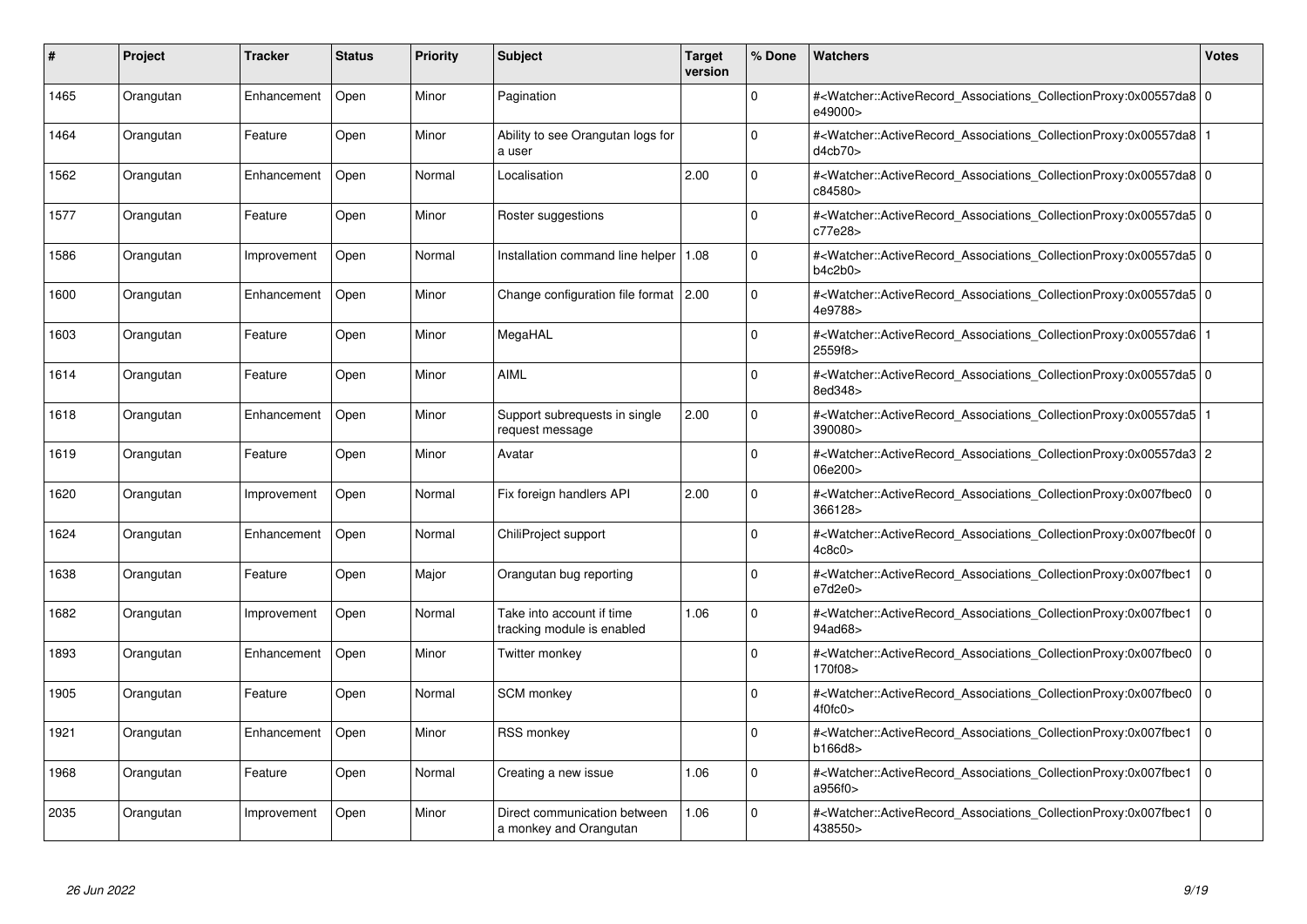| #    | Project                | <b>Tracker</b> | <b>Status</b> | <b>Priority</b> | <b>Subject</b>                                                                      | <b>Target</b><br>version | % Done      | Watchers                                                                                                                                                 | <b>Votes</b>   |
|------|------------------------|----------------|---------------|-----------------|-------------------------------------------------------------------------------------|--------------------------|-------------|----------------------------------------------------------------------------------------------------------------------------------------------------------|----------------|
| 1028 | Orangutan              | Feature        | Incomplete    | Minor           | Recognizing English text<br>accidentally entered with<br>different keyboard layout  |                          | $\Omega$    | # <watcher::activerecord_associations_collectionproxy:0x007fbec6<br>d890f0&gt;</watcher::activerecord_associations_collectionproxy:0x007fbec6<br>        |                |
| 1601 | Orangutan              | Enhancement    | Incomplete    | Normal          | Configuring contexts weights                                                        | 2.00                     | $\Omega$    | # <watcher::activerecord_associations_collectionproxy:0x007fbec6<br>d37070&gt;</watcher::activerecord_associations_collectionproxy:0x007fbec6<br>        | $\overline{0}$ |
| 1909 | Orangutan              | Enhancement    | Incomplete    | Minor           | Orangutan::Kayako                                                                   |                          | $\Omega$    | # <watcher::activerecord_associations_collectionproxy:0x007fbec1<br>0eada8&gt;</watcher::activerecord_associations_collectionproxy:0x007fbec1<br>        | l 0            |
| 1988 | Orangutan              | Improvement    | Incomplete    | Normal          | Multithreading                                                                      |                          | 0           | # <watcher::activerecord_associations_collectionproxy:0x007fbec0<br>1d9800&gt;</watcher::activerecord_associations_collectionproxy:0x007fbec0<br>        | $\overline{0}$ |
| 512  | Orangutan::Redmin<br>e | Improvement    | In Progress   | Normal          | Detect lunch time when<br>suggesting tasks                                          | 1.07                     | 50          | # <watcher::activerecord_associations_collectionproxy:0x007fbec0<br>5bdcf0&gt;</watcher::activerecord_associations_collectionproxy:0x007fbec0<br>        | $\overline{3}$ |
| 20   | Orangutan::Redmin<br>e | Feature        | Open          | Minor           | Let user specify what he did<br>during a break                                      |                          | $\Omega$    | # <watcher::activerecord_associations_collectionproxy:0x007fbec0<br>ac17d8</watcher::activerecord_associations_collectionproxy:0x007fbec0<br>            | $\overline{0}$ |
| 124  | Orangutan::Redmin      | Feature        | Open          | Minor           | Let users specify what they did<br>during a break by answering on<br>break question |                          | $\Omega$    | # <watcher::activerecord_associations_collectionproxy:0x007fbec0<br>9bdeb8&gt;</watcher::activerecord_associations_collectionproxy:0x007fbec0<br>        | $\mathsf{I}3$  |
| 170  | Orangutan::Redmin      | Feature        | Open          | Minor           | Issue creation                                                                      | 1.06                     | $\Omega$    | # <watcher::activerecord_associations_collectionproxy:0x007fbec1<br>4922d0&gt;</watcher::activerecord_associations_collectionproxy:0x007fbec1<br>        | $\overline{2}$ |
| 180  | Orangutan::Redmin      | Feature        | Open          | Normal          | Issue status changing                                                               | 1.07                     | $\Omega$    | # <watcher::activerecord_associations_collectionproxy:0x007fbec0<br>d0e248&gt;</watcher::activerecord_associations_collectionproxy:0x007fbec0<br>        | $\overline{3}$ |
| 181  | Orangutan::Redmin<br>e | Feature        | Open          | Normal          | Changing issue priority                                                             | 1.07                     | $\Omega$    | # <watcher::activerecord_associations_collectionproxy:0x007fbec0f 1<br=""  ="">9c640</watcher::activerecord_associations_collectionproxy:0x007fbec0f>    |                |
| 184  | Orangutan::Redmin<br>e | Feature        | Open          | Minor           | Notifying about due date and<br>hours                                               | 1.07                     | $\Omega$    | # <watcher::activerecord_associations_collectionproxy:0x007fbec0<br>cd8be8&gt;</watcher::activerecord_associations_collectionproxy:0x007fbec0<br>        | $ 2\rangle$    |
| 189  | Orangutan::Redmin<br>e | Improvement    | Open          | Minor           | Avoid taking text as a comment<br>for the task                                      |                          | $\Omega$    | # <watcher::activerecord_associations_collectionproxy:0x007fbec1<br>e53580&gt;</watcher::activerecord_associations_collectionproxy:0x007fbec1<br>        |                |
| 230  | Orangutan::Redmin<br>e | Feature        | Open          | Minor           | Starting task/time entry and new<br>issue at the same time                          |                          | $\Omega$    | # <watcher::activerecord_associations_collectionproxy:0x007fbec0<br>2ed8e0&gt;</watcher::activerecord_associations_collectionproxy:0x007fbec0<br>        | $\overline{3}$ |
| 864  | Orangutan::Redmin<br>e | Enhancement    | Open          | Normal          | Custom issues list format                                                           | 1.07                     | $\mathbf 0$ | # <watcher::activerecord_associations_collectionproxy:0x007fbec7<br>b52088&gt;</watcher::activerecord_associations_collectionproxy:0x007fbec7<br>        | $\overline{0}$ |
| 895  | Orangutan::Redmin      | Feature        | Open          | Normal          | Changing custom fields and<br>other issue properties                                | 1.07                     | $\Omega$    | # <watcher::activerecord_associations_collectionproxy:0x007fbec0<br>948528&gt;</watcher::activerecord_associations_collectionproxy:0x007fbec0<br>        |                |
| 969  | Orangutan::Redmin<br>е | Feature        | Open          | Minor           | Editing comments                                                                    | 1.08                     | $\Omega$    | # <watcher::activerecord_associations_collectionproxy:0x007fbec1 2<br="">836d50&gt;</watcher::activerecord_associations_collectionproxy:0x007fbec1>      |                |
| 973  | Orangutan::Redmin<br>е | Improvement    | Open          | Minor           | Issue description change<br>notification                                            | 1.08                     | $\mathbf 0$ | # <watcher::activerecord_associations_collectionproxy:0x007fbec0 0<br="">4447e8&gt;</watcher::activerecord_associations_collectionproxy:0x007fbec0>      |                |
| 1029 | Orangutan::Redmin<br>e | Improvement    | Open          | Minor           | Respect user's Redmine<br>notifications settings                                    | 1.06                     | $\mathbf 0$ | # <watcher::activerecord 0<br="" associations="" collectionproxy:0x007fbec0="">2cc870&gt;</watcher::activerecord>                                        |                |
| 1038 | Orangutan::Redmin      | Improvement    | Open          | Minor           | More flexible syntax for adding<br>past tasks/entries                               |                          | $\Omega$    | # <watcher::activerecord_associations_collectionproxy:0x007fbec0 0<br=""  ="">cd5178&gt;</watcher::activerecord_associations_collectionproxy:0x007fbec0> |                |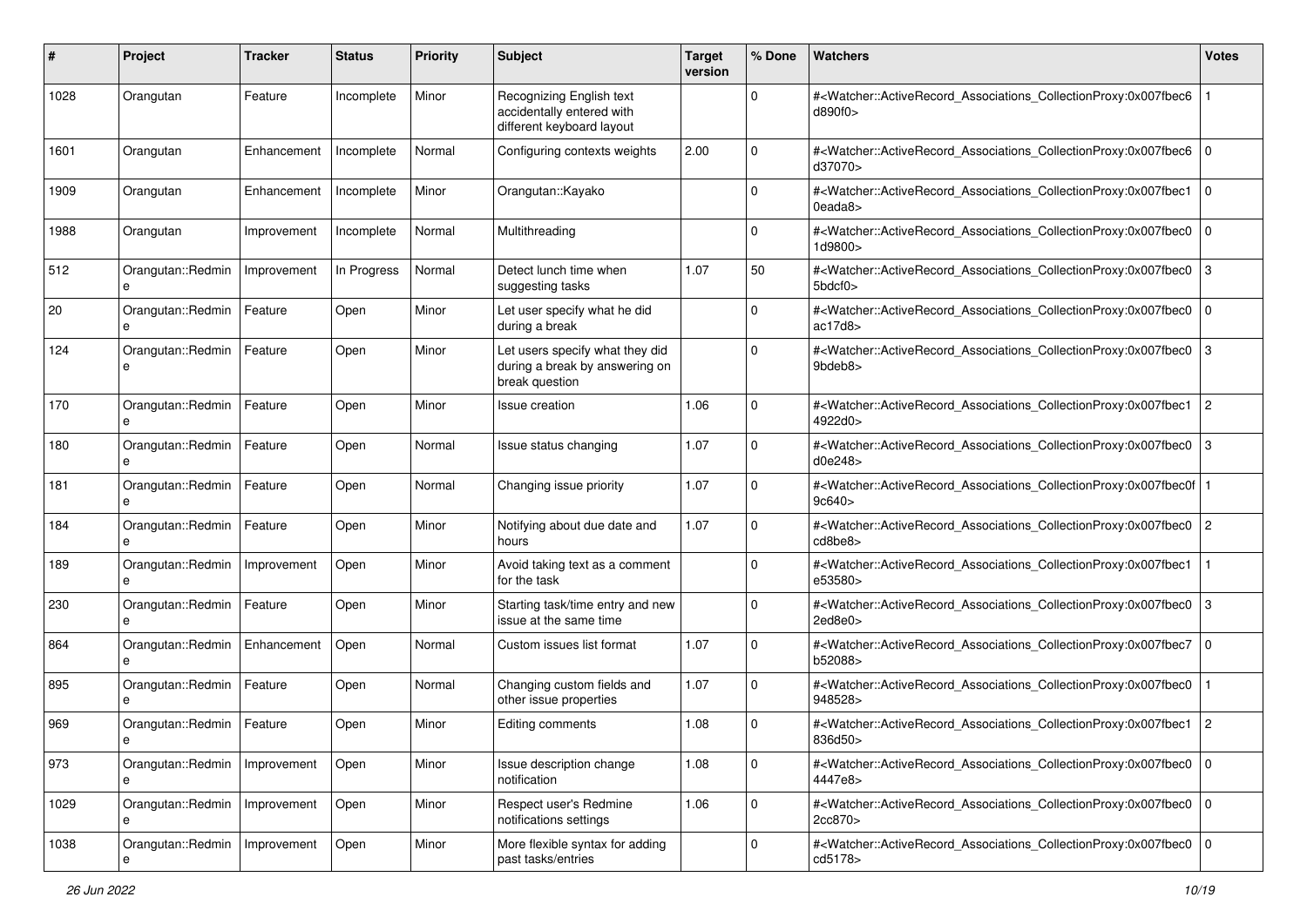| #    | Project                | Tracker     | <b>Status</b> | <b>Priority</b> | <b>Subject</b>                                                        | <b>Target</b><br>version | % Done       | <b>Watchers</b>                                                                                                                                            | <b>Votes</b>   |
|------|------------------------|-------------|---------------|-----------------|-----------------------------------------------------------------------|--------------------------|--------------|------------------------------------------------------------------------------------------------------------------------------------------------------------|----------------|
| 1040 | Orangutan::Redmin<br>e | Enhancement | Open          | Normal          | Support all Redmine notification<br>types                             | 1.06                     | $\Omega$     | # <watcher::activerecord_associations_collectionproxy:0x007fbec1<br>293ab0&gt;</watcher::activerecord_associations_collectionproxy:0x007fbec1<br>          | $\Omega$       |
| 1051 | Orangutan::Redmin<br>e | Improvement | Open          | Minor           | Allow applying only some tasks<br>by number from suggested list       | 1.08                     | $\Omega$     | # <watcher::activerecord associations="" collectionproxy:0x007fbec0<br="">6ce1d0</watcher::activerecord>                                                   | $\Omega$       |
| 1076 | Orangutan::Redmin<br>e | Feature     | Open          | Minor           | Due date setting context                                              | 1.07                     | $\mathbf 0$  | # <watcher::activerecord associations="" collectionproxy:0x007fbec0<br="">bcbe08&gt;</watcher::activerecord>                                               | l o            |
| 1083 | Orangutan::Redmin<br>e | Feature     | Open          | Minor           | Help context(s) for Redmine text   $1.08$<br>formatting syntax        |                          | $\mathbf{0}$ | # <watcher::activerecord_associations_collectionproxy:0x007fbec0f 0<br=""  ="">3ce70</watcher::activerecord_associations_collectionproxy:0x007fbec0f>      |                |
| 1107 | Orangutan::Redmin<br>e | Improvement | Open          | Minor           | Change default<br>project/issue/activity if no task is<br>available   |                          | $\Omega$     | # <watcher::activerecord associations="" collectionproxy:0x007fbec0<br="">443910&gt;</watcher::activerecord>                                               | $\Omega$       |
| 1159 | Orangutan::Redmin      | Improvement | Open          | Minor           | Support using numbers for<br>project list                             |                          | $\Omega$     | # <watcher::activerecord_associations_collectionproxy:0x007fbec0<br>a33a28&gt;</watcher::activerecord_associations_collectionproxy:0x007fbec0<br>          | $\Omega$       |
| 1352 | Orangutan::Redmin<br>e | Feature     | Open          | Minor           | Start date changing                                                   | 1.07                     | $\Omega$     | # <watcher::activerecord_associations_collectionproxy:0x007fbec7f 0<br=""  ="">d26f8</watcher::activerecord_associations_collectionproxy:0x007fbec7f>      |                |
| 1466 | Orangutan::Redmin<br>e | Improvement | Open          | Normal          | Hyperlinks in notifications                                           |                          | $\Omega$     | # <watcher::activerecord 0<br="" associations="" collectionproxy:0x007fbec0f=""  ="">c0f90</watcher::activerecord>                                         |                |
| 1596 | Orangutan::Redmin<br>e | Enhancement | Open          | Minor           | PostgreSQL                                                            | 1.08                     | $\mathbf{0}$ | # <watcher::activerecord associations="" collectionproxy:0x007fbec1<br="">60b9b8&gt;</watcher::activerecord>                                               | $\overline{0}$ |
| 1597 | Orangutan::Redmin<br>e | Improvement | Open          | Normal          | Support Redmine 1.1.0 "No<br>events"                                  | 1.08                     | $\mathbf 0$  | # <watcher::activerecord associations="" collectionproxy:0x007fbec0<br="">b282d0&gt;</watcher::activerecord>                                               | $\mathbf 0$    |
| 1602 | Orangutan::Redmin<br>e | Improvement | Open          | Major           | Textile support                                                       | 1.07                     | $\mathbf 0$  | # <watcher::activerecord associations="" collectionproxy:0x007fbec7<br="">d3e040&gt;</watcher::activerecord>                                               | $\Omega$       |
| 1604 | Orangutan::Redmin      | Improvement | Open          | Normal          | Notify also about other<br>important events on subscribed<br>projects | 1.06                     | $\Omega$     | # <watcher::activerecord associations="" collectionproxy:0x007fbec1<br="">93ae68&gt;</watcher::activerecord>                                               | l o            |
| 1609 | Orangutan::Redmin<br>e | Improvement | Open          | Normal          | Use text similarity score when<br>suggesting renaming or<br>replacing | 1.07                     | $\Omega$     | # <watcher::activerecord_associations_collectionproxy:0x007fbec7<br>846588&gt;</watcher::activerecord_associations_collectionproxy:0x007fbec7<br>          | $\overline{0}$ |
| 1613 | Orangutan::Redmin<br>e | Bug         | Open          | Normal          | Guarantee that a notification will<br>come to end user                | 1.08                     | $\Omega$     | # <watcher::activerecord_associations_collectionproxy:0x007fbec1<br>9adf58&gt;</watcher::activerecord_associations_collectionproxy:0x007fbec1<br>          |                |
| 1615 | Orangutan::Redmin      | Improvement | Open          | Minor           | Notify assignee when new<br>watcher is added                          | 1.06                     | $\Omega$     | # <watcher::activerecord_associations_collectionproxy:0x007fbec7f 1<br=""  ="">94fb0 &gt;</watcher::activerecord_associations_collectionproxy:0x007fbec7f> |                |
| 1616 | Orangutan::Redmin      | Enhancement | Open          | Normal          | Redmine notification for<br>changes made in Orangutan                 | 1.08                     | $\Omega$     | # <watcher::activerecord_associations_collectionproxy:0x007fbec0<br>8ae1f8&gt;</watcher::activerecord_associations_collectionproxy:0x007fbec0<br>          |                |
| 1678 | Orangutan::Redmin<br>e | Improvement | Open          | Normal          | Suggest changing issue when<br>default issue is closed                | 1.07                     | $\Omega$     | # <watcher::activerecord_associations_collectionproxy:0x007fbec1<br>8d2818&gt;</watcher::activerecord_associations_collectionproxy:0x007fbec1<br>          | l O            |
| 1680 | Orangutan::Redmin<br>e | <b>Bug</b>  | Open          | Normal          | <b>Cancelling Comment context</b>                                     |                          | $\Omega$     | # <watcher::activerecord_associations_collectionproxy:0x007fbec0<br>4a9828&gt;</watcher::activerecord_associations_collectionproxy:0x007fbec0<br>          | $\Omega$       |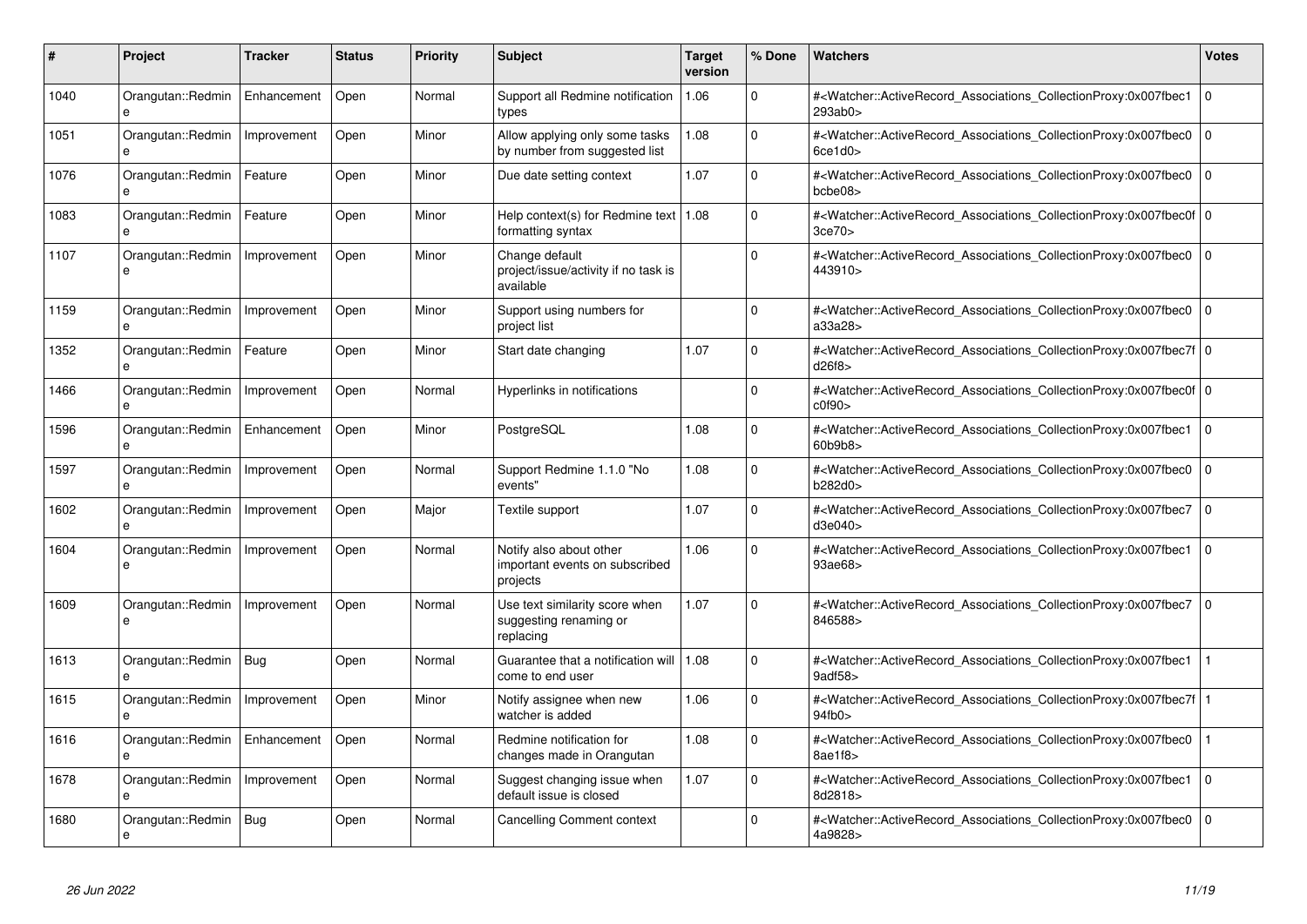| #    | Project                           | Tracker     | <b>Status</b>         | <b>Priority</b> | <b>Subject</b>                                               | <b>Target</b><br>version | % Done   | <b>Watchers</b>                                                                                                                                              | <b>Votes</b> |
|------|-----------------------------------|-------------|-----------------------|-----------------|--------------------------------------------------------------|--------------------------|----------|--------------------------------------------------------------------------------------------------------------------------------------------------------------|--------------|
| 1704 | Orangutan::Redmin<br>e            | Enhancement | Open                  | Minor           | Notify about votes                                           | 1.06                     | $\Omega$ | # <watcher::activerecord_associations_collectionproxy:0x007fbec1<br>cfae18</watcher::activerecord_associations_collectionproxy:0x007fbec1<br>                | $\Omega$     |
| 1888 | Orangutan::Redmin<br>e            | Feature     | Open                  | Normal          | Reuse past tasks                                             |                          | $\Omega$ | # <watcher::activerecord_associations_collectionproxy:0x007fbec1 0<br="">152e30&gt;</watcher::activerecord_associations_collectionproxy:0x007fbec1>          |              |
| 215  | Orangutan::Redmin<br>e            | Enhancement | Incomplete            | Minor           | Support issue subject as an<br>answer to the issue questions |                          | $\Omega$ | # <watcher::activerecord_associations_collectionproxy:0x007fbec6<br>c90a18</watcher::activerecord_associations_collectionproxy:0x007fbec6<br>                | $\mathbf 0$  |
| 971  | Orangutan::Redmin<br>e            | Improvement | Incomplete            | Minor           | Confirm before taking text as a<br>task/entry description    |                          | $\Omega$ | # <watcher::activerecord_associations_collectionproxy:0x007fbec7<br>0422d8&gt;</watcher::activerecord_associations_collectionproxy:0x007fbec7<br>            |              |
| 1022 | Orangutan::Redmin                 | Feature     | Incomplete            | Minor           | Changing issue status<br>depending on user presence          |                          | $\Omega$ | # <watcher::activerecord_associations_collectionproxy:0x007fbec6 0<br="">c6c0c8</watcher::activerecord_associations_collectionproxy:0x007fbec6>              |              |
| 1104 | Orangutan::Redmin<br>e            | Feature     | Incomplete            | Minor           | Automatic overtime tracking                                  |                          | $\Omega$ | # <watcher::activerecord 0<br="" associations="" collectionproxy:0x007fbec6f=""  ="">d6998&gt;</watcher::activerecord>                                       |              |
| 1337 | Orangutan::Redmin                 | Feature     | Incomplete            | Minor           | Automatic time tracking                                      |                          | $\Omega$ | # <watcher::activerecord_associations_collectionproxy:0x007fbec6 0<br=""  ="">7eb3f0&gt;</watcher::activerecord_associations_collectionproxy:0x007fbec6>     |              |
| 1622 | Orangutan::Redmin<br>$\mathbf{e}$ | Improvement | Incomplete            | Normal          | Support rest_hours column                                    |                          | $\Omega$ | # <watcher::activerecord_associations_collectionproxy:0x007fbec7 0<br=""  ="">2e4360&gt;</watcher::activerecord_associations_collectionproxy:0x007fbec7>     |              |
| 2378 | <b>Project Alias</b>              | Bug         | In Progress           | Major           | Compatibility to Redmine 3.0.1                               | 0.1.1                    | 100      | # <watcher::activerecord associations="" collectionproxy:0x007fbec7<br="">1e4910&gt;</watcher::activerecord>                                                 | $\mathbf 0$  |
| 1985 | <b>Project Alias</b>              | Patch       | Deferred              | Normal          | Redmine.pm for Git supporting<br>project-aliases             |                          | $\Omega$ | # <watcher::activerecord associations="" collectionproxy:0x007fbec7<br="">0c4300&gt;</watcher::activerecord>                                                 | l 0          |
| 2341 | <b>Project Alias</b>              | Patch       | Under<br>Verification | Normal          | Underscore support for<br>Redmine                            | 0.1.1                    | $\Omega$ | # <watcher::activerecord_associations_collectionproxy:0x007fbec6 0<br=""  ="">d11820&gt;</watcher::activerecord_associations_collectionproxy:0x007fbec6>     |              |
| 2219 | <b>Project Sections</b>           | Feature     | Open                  | Normal          | Wiki rule for section                                        |                          | $\Omega$ | # <watcher::activerecord_associations_collectionproxy:0x007fbec6 0<br=""  ="">b117a0&gt;</watcher::activerecord_associations_collectionproxy:0x007fbec6>     |              |
| 2401 | <b>Project Sections</b>           | Improvement | Open                  | Normal          | Section support for Extended<br>Fields                       |                          | $\Omega$ | # <watcher::activerecord 0<br="" associations="" collectionproxy:0x007fbec6=""  ="">976cb0&gt;</watcher::activerecord>                                       |              |
| 2214 | <b>Project Sections</b>           | Feature     | Incomplete            | Normal          | Featured and disregarded<br>projects                         |                          | 0        | # <watcher::activerecord_associations_collectionproxy:0x007fbec6<br>7cdcb0<sub>&gt;</sub></watcher::activerecord_associations_collectionproxy:0x007fbec6<br> | $\mathbf 0$  |
| 2315 | <b>Project Sections</b>           | Feature     | Incomplete            | Normal          | Allow Projects to Appear in<br><b>Multiple Sections</b>      |                          | $\Omega$ | # <watcher::activerecord_associations_collectionproxy:0x007fbec6 0<br=""  ="">5530e8&gt;</watcher::activerecord_associations_collectionproxy:0x007fbec6>     |              |
| 2346 | <b>Project Sections</b>           | Bug         | Incomplete            | Normal          | Project list shifts when there are<br>more text in sidebar   |                          | $\Omega$ | # <watcher::activerecord associations="" collectionproxy:0x007fbec5<br="">b079e0</watcher::activerecord>                                                     | $\mathbf 0$  |
| 2441 | <b>Project Sections</b>           | Improvement | Incomplete            | Minor           | Option to collapse section                                   |                          | $\Omega$ | # <watcher::activerecord associations="" collectionproxy:0x007fbec5=""  <br="">5b7c38&gt;</watcher::activerecord>                                            | $\mathbf 0$  |
| 2327 | <b>Project Settings</b>           | <b>Bug</b>  | <b>New</b>            | Normal          | visual styles of sections are not<br>applied                 |                          | $\Omega$ | # <watcher::activerecord_associations_collectionproxy:0x007fbec5<br>34bc10&gt;</watcher::activerecord_associations_collectionproxy:0x007fbec5<br>            | $\mathbf{0}$ |
| 2131 | <b>Project Settings</b>           | Feature     | In Progress           | Normal          | Redmine 2 / Rails 3<br>compatibility                         |                          | 80       | # <watcher::activerecord_associations_collectionproxy:0x007fbec4 2<br="">ee1da0&gt;</watcher::activerecord_associations_collectionproxy:0x007fbec4>          |              |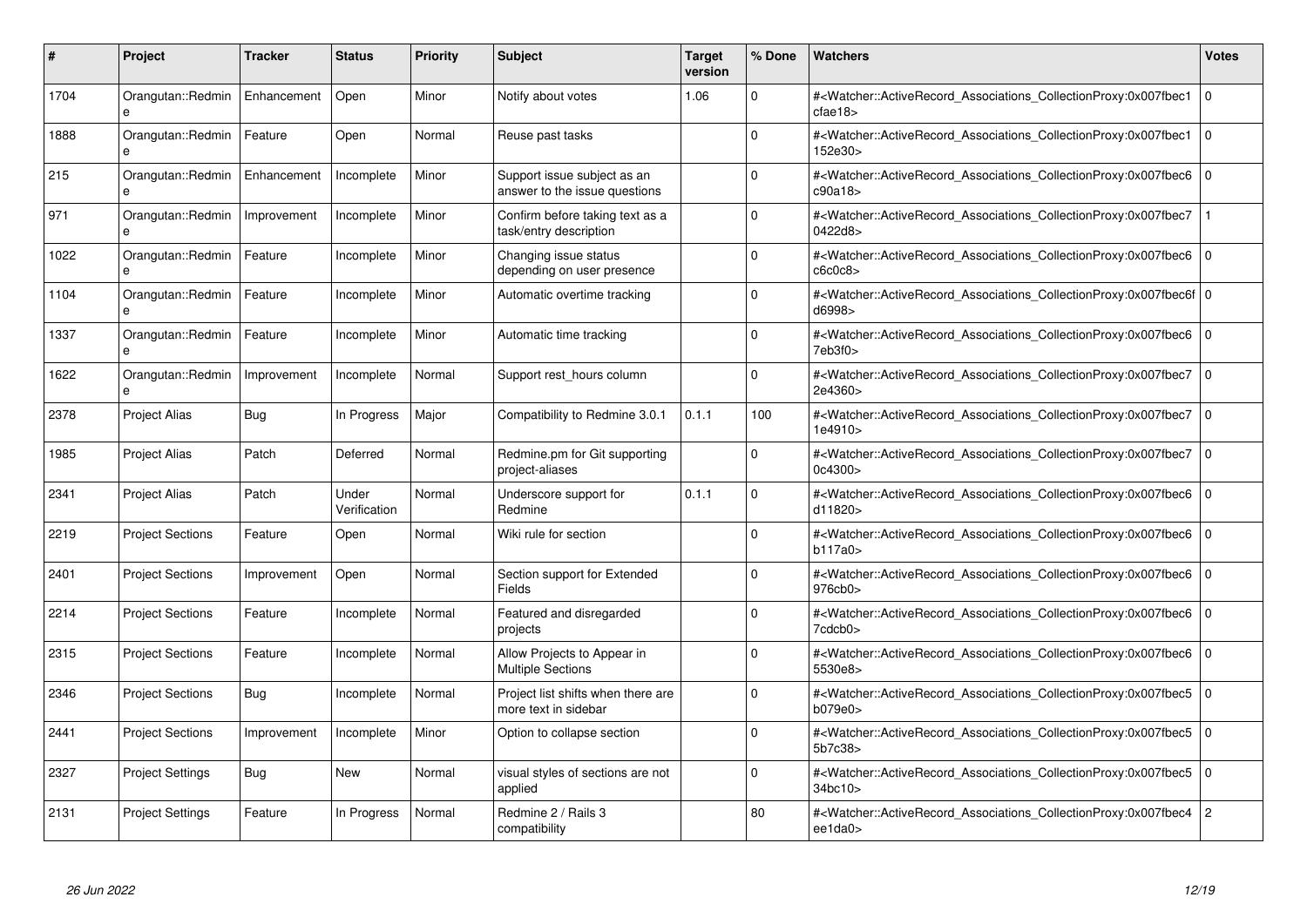| #    | <b>Project</b> | <b>Tracker</b> | <b>Status</b> | <b>Priority</b> | <b>Subject</b>                                   | Target<br>version | % Done      | <b>Watchers</b>                                                                                                                                          | <b>Votes</b> |
|------|----------------|----------------|---------------|-----------------|--------------------------------------------------|-------------------|-------------|----------------------------------------------------------------------------------------------------------------------------------------------------------|--------------|
| 2080 | Projects       | Enhancement    | <b>New</b>    | Normal          | Turkish translation                              |                   | $\Omega$    | # <watcher::activerecord 0<br="" associations="" collectionproxy:0x00557da9=""  ="">2016c0&gt;</watcher::activerecord>                                   |              |
| 2399 | Projects       | Support        | <b>New</b>    | Normal          | ChiliProject cleanup                             |                   | $\Omega$    | # <watcher::activerecord_associations_collectionproxy:0x00557da8 0<br=""  ="">f8c4f8</watcher::activerecord_associations_collectionproxy:0x00557da8>     |              |
| 2400 | Projects       | Support        | <b>New</b>    | Normal          | Redmine < 3.x clean up                           |                   | $\Omega$    | # <watcher::activerecord_associations_collectionproxy:0x00557da8 0<br=""  ="">ddbcf8</watcher::activerecord_associations_collectionproxy:0x00557da8>     |              |
| 1989 | Projects       | Bug            | In Progress   | Normal          | Кирилиця в рекламі                               |                   | 90          | # <watcher::activerecord_associations_collectionproxy:0x00557da8 0<br=""  ="">d0eb18&gt;</watcher::activerecord_associations_collectionproxy:0x00557da8> |              |
| 1747 | Projects       | Feature        | Open          | Major           | Some kind of site usage plugin                   |                   | $\Omega$    | # <watcher::activerecord 0<br="" associations="" collectionproxy:0x00557da5=""  ="">d74bf0</watcher::activerecord>                                       |              |
| 1783 | Projects       | Bug            | Open          | Normal          | Weird logouts                                    |                   | $\Omega$    | # <watcher::activerecord 0<br="" associations="" collectionproxy:0x00557da5=""  ="">c33318&gt;</watcher::activerecord>                                   |              |
| 2416 | Projects       | Feature        | <b>New</b>    | Normal          | <b>Starred issues</b>                            |                   | $\Omega$    | # <watcher::activerecord_associations_collectionproxy:0x00557da5 0<br=""  ="">ae08a8</watcher::activerecord_associations_collectionproxy:0x00557da5>     |              |
| 1790 | Projects       | Feature        | Open          | Normal          | Rotate logs                                      |                   | $\Omega$    | # <watcher::activerecord_associations_collectionproxy:0x00557da5 0<br=""  ="">9fd828&gt;</watcher::activerecord_associations_collectionproxy:0x00557da5> |              |
| 1799 | Projects       | Bug            | Open          | Normal          | Thumbnail overflows issues on<br>overview page   |                   | $\Omega$    | # <watcher::activerecord 0<br="" associations="" collectionproxy:0x00557da6=""  ="">32f360&gt;</watcher::activerecord>                                   |              |
| 1891 | Projects       | Improvement    | Open          | Normal          | Add BASH & Perl CodeRay<br>scanners              |                   | $\Omega$    | # <watcher::activerecord 0<br="" associations="" collectionproxy:0x00557da5=""  ="">71d978&gt;</watcher::activerecord>                                   |              |
| 1910 | Projects       | Support        | Open          | Major           | <b>Users verification</b>                        |                   | $\Omega$    | # <watcher::activerecord_associations_collectionproxy:0x00557da5 0<br=""  ="">299000&gt;</watcher::activerecord_associations_collectionproxy:0x00557da5> |              |
| 2431 | Projects       | Improvement    | <b>New</b>    | Normal          | Fix location of known hosts for<br>www-data      |                   | $\Omega$    | # <watcher::activerecord_associations_collectionproxy:0x00557da2 0<br=""  ="">792a00&gt;</watcher::activerecord_associations_collectionproxy:0x00557da2> |              |
| 2036 | Projects       | Enhancement    | Open          | Minor           | Global news                                      |                   | $\mathbf 0$ | # <watcher::activerecord associations="" collectionproxy:0x007fbec0<br="">475f28&gt;</watcher::activerecord>                                             | 0            |
| 2037 | Projects       | Improvement    | Open          | Minor           | Completeness bars on start<br>page               |                   | $\mathbf 0$ | # <watcher::activerecord_associations_collectionproxy:0x007fbec0<br>00d350&gt;</watcher::activerecord_associations_collectionproxy:0x007fbec0<br>        | $\mathbf 0$  |
| 2108 | Projects       | <b>Bug</b>     | Open          | Normal          | Weird export "button"                            |                   | $\Omega$    | # <watcher::activerecord_associations_collectionproxy:0x007fbec1<br>9521d0&gt;</watcher::activerecord_associations_collectionproxy:0x007fbec1<br>        | l O          |
| 1716 | Projects       | Feature        | In Progress   | Normal          | Orangutan video/chat demo                        |                   | 10          | # <watcher::activerecord associations="" collectionproxy:0x007fbec1<br="">628338&gt;</watcher::activerecord>                                             | $\Omega$     |
| 1804 | Projects       | Feature        | Incomplete    | Insignificant   | Arrows (or similar solution) for<br>project menu |                   | $\Omega$    | # <watcher::activerecord associations="" collectionproxy:0x007fbec1<br="">e34860&gt;</watcher::activerecord>                                             | l O          |
| 2106 | Projects       | Improvement    | Incomplete    | Minor           | Gravatar upload                                  |                   | $\Omega$    | # <watcher::activerecord associations="" collectionproxy:0x007fbec0<br="">e44450&gt;</watcher::activerecord>                                             | $\mathbf 0$  |
| 1868 | Projects       | Feature        | Reopened      | Minor           | Author in Google search results                  |                   | 80          | # <watcher::activerecord_associations_collectionproxy:0x007fbec0<br>b915f0&gt;</watcher::activerecord_associations_collectionproxy:0x007fbec0<br>        | $\Omega$     |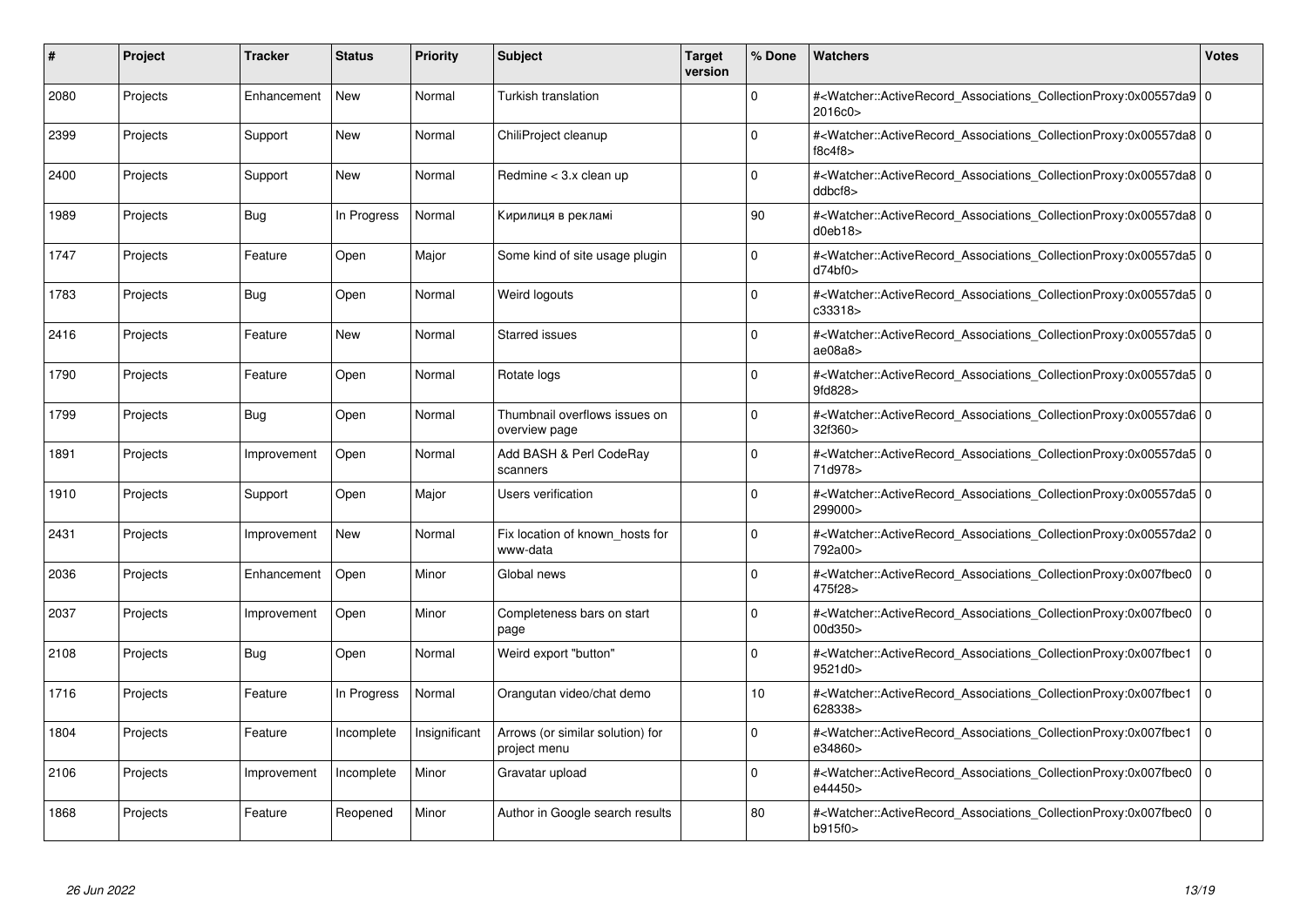| #    | Project  | <b>Tracker</b> | <b>Status</b> | <b>Priority</b> | <b>Subject</b>                                            | Target<br>version | % Done      | <b>Watchers</b>                                                                                                                                           | <b>Votes</b>   |
|------|----------|----------------|---------------|-----------------|-----------------------------------------------------------|-------------------|-------------|-----------------------------------------------------------------------------------------------------------------------------------------------------------|----------------|
| 1796 | Projects | Feature        | Open          | Normal          | <b>Translations helper</b>                                |                   | $\Omega$    | # <watcher::activerecord_associations_collectionproxy:0x007fbec1f 0<br=""  ="">bb198&gt;</watcher::activerecord_associations_collectionproxy:0x007fbec1f> |                |
| 1829 | Projects | Feature        | Open          | Normal          | A project generator from<br>templates                     |                   | $\Omega$    | # <watcher::activerecord associations="" collectionproxy:0x007fbec1<br="">101878&gt;</watcher::activerecord>                                              | l O            |
| 1837 | Projects | Feature        | Open          | Insignificant   | Andriy is now working on                                  |                   | $\Omega$    | # <watcher::activerecord_associations_collectionproxy:0x007fbec0<br>4e1a70&gt;</watcher::activerecord_associations_collectionproxy:0x007fbec0<br>         | $\mathbf 0$    |
| 1853 | Projects | Support        | Open          | Normal          | Customizer                                                |                   | $\Omega$    | # <watcher::activerecord_associations_collectionproxy:0x007fbec1<br>7401a8&gt;</watcher::activerecord_associations_collectionproxy:0x007fbec1<br>         | l o            |
| 1948 | Projects | Feature        | Open          | Minor           | Testimonials / Used by                                    |                   | $\Omega$    | # <watcher::activerecord associations="" collectionproxy:0x007fbec1<br="">5141b8&gt;</watcher::activerecord>                                              | $\Omega$       |
| 1963 | Projects | Feature        | Open          | Minor           | Issues/messages count                                     |                   | $\Omega$    | # <watcher::activerecord associations="" collectionproxy:0x007fbec0<br="">9ec600&gt;</watcher::activerecord>                                              | $\Omega$       |
| 1969 | Projects | Improvement    | Open          | Normal          | Vote plugin                                               |                   | $\Omega$    | # <watcher::activerecord_associations_collectionproxy:0x007fbec1<br>3436b8&gt;</watcher::activerecord_associations_collectionproxy:0x007fbec1<br>         | 0              |
| 2031 | Projects | Improvement    | Open          | Minor           | News sidebar                                              |                   | $\Omega$    | # <watcher::activerecord_associations_collectionproxy:0x007fbec0<br>3302f8&gt;</watcher::activerecord_associations_collectionproxy:0x007fbec0<br>         | $\Omega$       |
| 2032 | Projects | Improvement    | Open          | Minor           | Quick way to submit Orangutan<br>omission                 |                   | $\Omega$    | # <watcher::activerecord associations="" collectionproxy:0x007fbec0<br=""><math>9</math>bee<math>30</math></watcher::activerecord>                        | $\overline{0}$ |
| 2157 | Projects | Feature        | Open          | Normal          | Short activity messages                                   |                   | $\mathbf 0$ | # <watcher::activerecord associations="" collectionproxy:0x007fbec1<br="">446e48&gt;</watcher::activerecord>                                              | l o            |
| 2406 | Projects | Feature        | Open          | Minor           | List of forks for projects                                |                   | $\Omega$    | # <watcher::activerecord_associations_collectionproxy:0x007fbec1<br>1c0390&gt;</watcher::activerecord_associations_collectionproxy:0x007fbec1<br>         | $\overline{0}$ |
| 1831 | Projects | Feature        | Incomplete    | Minor           | Automatically include mail<br>conversations               |                   | $\Omega$    | # <watcher::activerecord_associations_collectionproxy:0x007fbec1<br>d7c710&gt;</watcher::activerecord_associations_collectionproxy:0x007fbec1<br>         | $\overline{0}$ |
| 1867 | Projects | Feature        | Incomplete    | Minor           | Textile draft                                             |                   | $\mathbf 0$ | # <watcher::activerecord associations="" collectionproxy:0x007fbec7<br="">da6c08<sub>&gt;</sub></watcher::activerecord>                                   | 0              |
| 1987 | Projects | Feature        | Incomplete    | Normal          | Attachment resize                                         |                   | $\Omega$    | # <watcher::activerecord_associations_collectionproxy:0x007fbec1<br>db9890&gt;</watcher::activerecord_associations_collectionproxy:0x007fbec1<br>         | 0              |
| 1990 | Projects | Improvement    | Incomplete    | Minor           | anti notificatin spam - fine<br>grained mail distribution |                   | $\Omega$    | # <watcher::activerecord_associations_collectionproxy:0x007fbec0f 1<br=""  ="">872e0&gt;</watcher::activerecord_associations_collectionproxy:0x007fbec0f> |                |
| 2021 | Projects | Improvement    | Incomplete    | Major           | Spam protect                                              |                   | O           | # <watcher::activerecord associations="" collectionproxy:0x007fbec1<br="">ed2b50&gt;</watcher::activerecord>                                              | $\Omega$       |
| 2086 | Projects | Improvement    | Incomplete    | Minor           | Latest stable version                                     |                   | $\Omega$    | # <watcher::activerecord associations="" collectionproxy:0x007fbec0<br="">81d5e0&gt;</watcher::activerecord>                                              | l 0            |
| 2179 | Projects | Feature        | Incomplete    | Normal          | Pingbacks and trackbacks                                  |                   | $\Omega$    | # <watcher::activerecord associations="" collectionproxy:0x007fbec7<br="">eddcc0&gt;</watcher::activerecord>                                              | 0              |
| 2439 | Red-Andy | Support        | In Progress   | Normal          | Text color in add menu $(+)$ is too   1.10<br>dark        |                   | 90          | # <watcher::activerecord_associations_collectionproxy:0x007fbec0<br>3f3848&gt;</watcher::activerecord_associations_collectionproxy:0x007fbec0<br>         | $\Omega$       |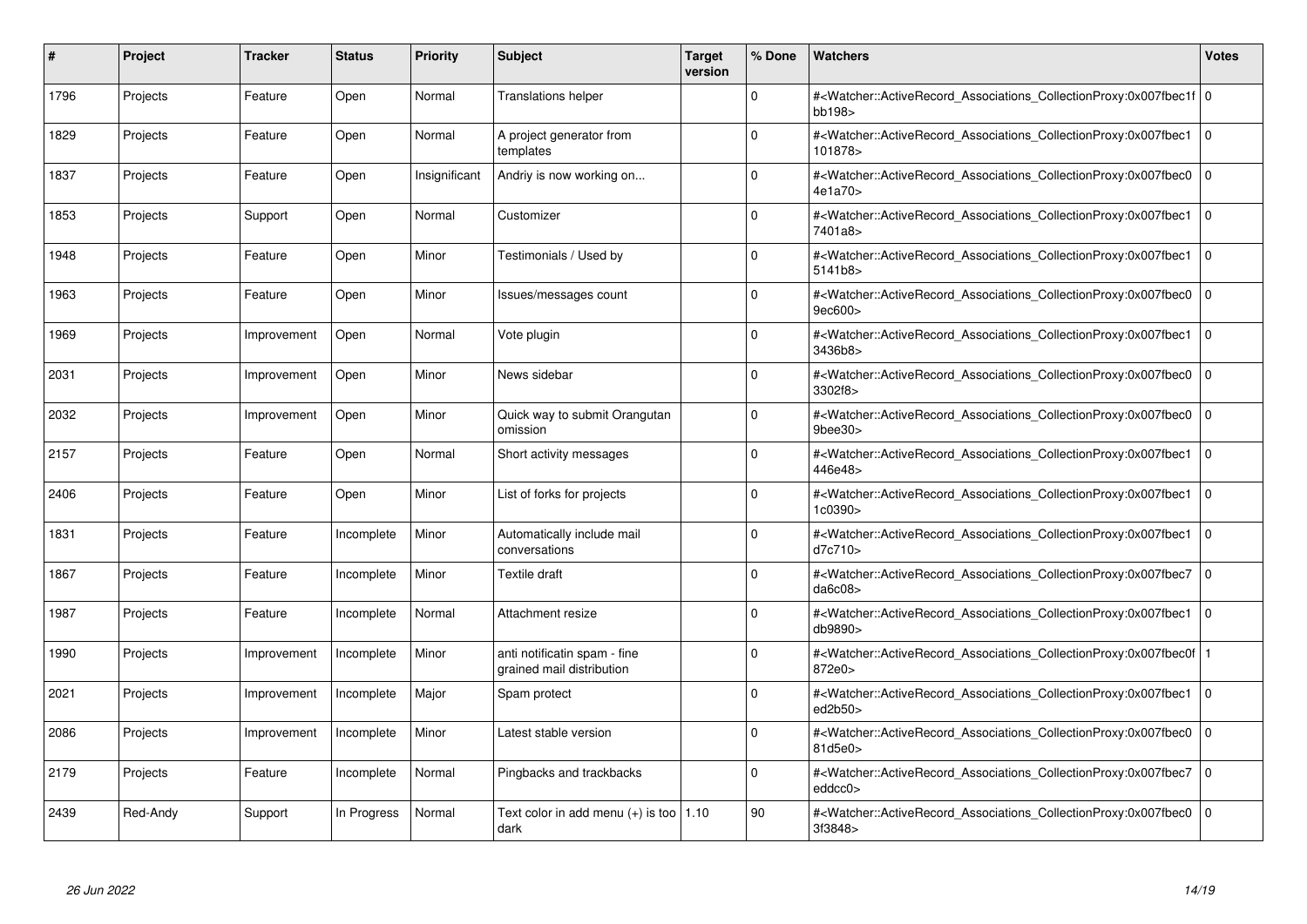| #    | Project           | Tracker     | <b>Status</b> | <b>Priority</b> | <b>Subject</b>                                       | <b>Target</b><br>version | % Done   | <b>Watchers</b>                                                                                                                                                                | <b>Votes</b> |
|------|-------------------|-------------|---------------|-----------------|------------------------------------------------------|--------------------------|----------|--------------------------------------------------------------------------------------------------------------------------------------------------------------------------------|--------------|
| 1725 | Red-Andy          | Feature     | Deferred      | Normal          | Stick footer to the bottom of a<br>page              |                          | 50       | # <watcher::activerecord_associations_collectionproxy:0x007fbec7f 1<br=""  ="">72f28&gt;</watcher::activerecord_associations_collectionproxy:0x007fbec7f>                      |              |
| 2151 | Red-Andy          | <b>Bug</b>  | Deferred      | Normal          | Conflict with sidebar hide plugin                    |                          | 30       | # <watcher::activerecord 0<br="" associations="" collectionproxy:0x007fbec7f=""  ="">c3608&gt;</watcher::activerecord>                                                         |              |
| 2373 | Red-Andy          | Feature     | Open          | Normal          | Replacement for Georgia?                             |                          | $\Omega$ | # <watcher::activerecord_associations_collectionproxy:0x007fbec0<br>e4f080&gt;</watcher::activerecord_associations_collectionproxy:0x007fbec0<br>                              | $\mathbf 0$  |
| 1915 | Red-Andy          | Feature     | Incomplete    | Normal          | TOC items box should move as<br>we click on the item |                          | $\Omega$ | # <watcher::activerecord_associations_collectionproxy:0x007fbec0 0<br=""  ="">0f4908&gt;</watcher::activerecord_associations_collectionproxy:0x007fbec0>                       |              |
| 2414 | Red-Andy          | Feature     | Incomplete    | Minor           | Break long application.css into<br>sections?         |                          | $\Omega$ | # <watcher::activerecord associations="" collectionproxy:0x007fbec0<br="">1fbf68</watcher::activerecord>                                                                       | $\mathbf 0$  |
| 2289 | <b>RedPress</b>   | Bug         | New           | Normal          | Hide moved news from the<br>project overview page    |                          | $\Omega$ | # <watcher::activerecord_associations_collectionproxy:0x007fbec0<br>2d3260&gt;</watcher::activerecord_associations_collectionproxy:0x007fbec0<br>                              | $\mathbf 0$  |
| 2321 | <b>RedPress</b>   | Bug         | Open          | Normal          | Users are still able to register in<br>WordPress     |                          | $\Omega$ | # <watcher::activerecord_associations_collectionproxy:0x007fbec0<br>8b7668&gt;</watcher::activerecord_associations_collectionproxy:0x007fbec0<br>                              | $\mathbf 0$  |
| 2246 | <b>RedPress</b>   | Feature     | Open          | Normal          | Wiki syntax for blog posts                           |                          | $\Omega$ | # <watcher::activerecord associations="" collectionproxy:0x007fbec1<br="">9b9cb8</watcher::activerecord>                                                                       | $\mathbf 0$  |
| 2247 | <b>RedPress</b>   | Improvement | Open          | Normal          | Redirect back after logout                           |                          | $\Omega$ | # <watcher::activerecord_associations_collectionproxy:0x007fbec2 0<br=""  =""><math>0</math>aaf<math>68</math></watcher::activerecord_associations_collectionproxy:0x007fbec2> |              |
| 2248 | <b>RedPress</b>   | Feature     | Open          | Normal          | Latest blog posts in Redmine                         |                          | $\Omega$ | # <watcher::activerecord_associations_collectionproxy:0x007fbec1<br>c32c38&gt;</watcher::activerecord_associations_collectionproxy:0x007fbec1<br>                              | $\Omega$     |
| 2404 | <b>RedPress</b>   | Bug         | Incomplete    | Normal          | Redmine now requires POST<br>for logout              |                          | $\Omega$ | # <watcher::activerecord associations="" collectionproxy:0x007fbec1<br="">7b2438&gt;</watcher::activerecord>                                                                   | $\mathbf 0$  |
| 2243 | RedWord           | Improvement | New           | Normal          | Show unapproved comments<br>for admins               |                          | $\Omega$ | # <watcher::activerecord_associations_collectionproxy:0x007fbec0<br>22d810&gt;</watcher::activerecord_associations_collectionproxy:0x007fbec0<br>                              | $\mathbf 0$  |
| 2298 | RedWord           | Support     | In Progress   | Normal          | Theme review by WordPress<br>reviewers               |                          | 10       | # <watcher::activerecord_associations_collectionproxy:0x007fbec2  <br="">0a2bd8</watcher::activerecord_associations_collectionproxy:0x007fbec2>                                | $\mathbf 0$  |
| 2245 | RedWord           | Improvement | Open          | Normal          | Hellip in project titles                             |                          | $\Omega$ | # <watcher::activerecord associations="" collectionproxy:0x007fbec0<br=""><math>41</math>cef<math>0\geq</math></watcher::activerecord>                                         | $\mathbf 0$  |
| 2368 | RedWord           | <b>Bug</b>  | Open          | Minor           | Next and prev links for<br>multi-page articles       |                          | $\Omega$ | # <watcher::activerecord_associations_collectionproxy:0x007fbec0 0<br=""  ="">6e46c8</watcher::activerecord_associations_collectionproxy:0x007fbec0>                           |              |
| 1982 | Role Shift        | Feature     | Open          | Major           | Redmine.pm patch wanted                              |                          | $\Omega$ | # <watcher::activerecord_associations_collectionproxy:0x007fbec0<br>9f8f40&gt;</watcher::activerecord_associations_collectionproxy:0x007fbec0<br>                              | $\Omega$     |
| 1983 | <b>Role Shift</b> | Feature     | Open          | Major           | Default shifts                                       |                          | $\Omega$ | # <watcher::activerecord 0<br="" associations="" collectionproxy:0x007fbec1=""  ="">084be8&gt;</watcher::activerecord>                                                         |              |
| 2013 | <b>Role Shift</b> | Feature     | Incomplete    | Minor           | Resource shifts                                      |                          | $\Omega$ | # <watcher::activerecord associations="" collectionproxy:0x007fbec7<br="">d4b4c0</watcher::activerecord>                                                                       | $\mathbf 0$  |
| 2184 | <b>Role Shift</b> | Support     | Incomplete    | Normal          | Issue visibility                                     |                          | $\Omega$ | # <watcher::activerecord_associations_collectionproxy:0x007fbec0 0<br=""  ="">1567e8&gt;</watcher::activerecord_associations_collectionproxy:0x007fbec0>                       |              |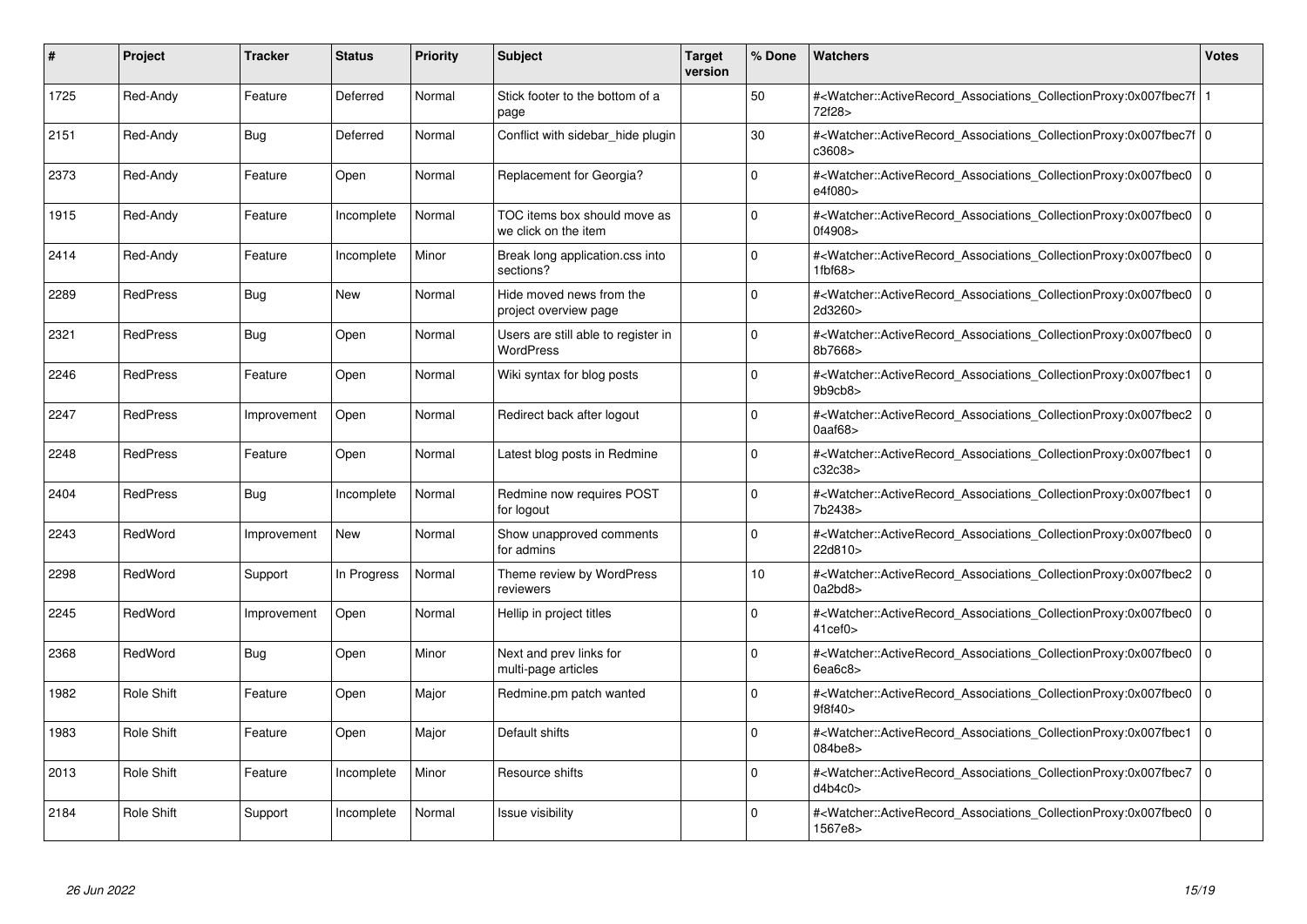| #    | Project                           | <b>Tracker</b> | <b>Status</b>         | <b>Priority</b> | Subject                                                                                                                  | <b>Target</b><br>version | % Done      | <b>Watchers</b>                                                                                                                                           | <b>Votes</b>   |
|------|-----------------------------------|----------------|-----------------------|-----------------|--------------------------------------------------------------------------------------------------------------------------|--------------------------|-------------|-----------------------------------------------------------------------------------------------------------------------------------------------------------|----------------|
| 2190 | Role Shift                        | Bug            | Incomplete            | Normal          | Unfortunately installation fails                                                                                         |                          | 0           | # <watcher::activerecord_associations_collectionproxy:0x007fbec1<br>76d8b0&gt;</watcher::activerecord_associations_collectionproxy:0x007fbec1<br>         | $\mathbf 0$    |
| 2356 | <b>SCM Creator</b><br>(+Github)   | <b>Bug</b>     | New                   | Normal          | Repositories not removed from<br>file system                                                                             |                          | $\Omega$    | # <watcher::activerecord_associations_collectionproxy:0x007fbec0<br>45abb0&gt;</watcher::activerecord_associations_collectionproxy:0x007fbec0<br>         | $\mathbf 0$    |
| 2389 | <b>SCM Creator</b><br>(+Github)   | Feature        | <b>New</b>            | Normal          | Reporter, non members and<br>anonymous have too much<br>access by default                                                |                          | $\Omega$    | # <watcher::activerecord_associations_collectionproxy:0x007fbec1 0<br=""  ="">7fe4f0</watcher::activerecord_associations_collectionproxy:0x007fbec1>      |                |
| 2420 | <b>SCM Creator</b><br>$(+Github)$ | Bug            | <b>New</b>            | Normal          | Creating a Github repository<br>fails                                                                                    |                          | 0           | # <watcher::activerecord_associations_collectionproxy:0x007fbec1<br>2ebd00&gt;</watcher::activerecord_associations_collectionproxy:0x007fbec1<br>         | $\mathbf 0$    |
| 2421 | <b>SCM Creator</b><br>(+Github)   | Bug            | <b>New</b>            | Normal          | The access to Git is based on<br>projects identifier.                                                                    |                          | 0           | # <watcher::activerecord_associations_collectionproxy:0x007fbec1<br>99cb40&gt;</watcher::activerecord_associations_collectionproxy:0x007fbec1<br>         | $\mathbf 0$    |
| 2446 | <b>SCM Creator</b><br>$(+Github)$ | Patch          | <b>New</b>            | Normal          | Supports redmine 3.4                                                                                                     |                          | $\Omega$    | # <watcher::activerecord_associations_collectionproxy:0x007fbec0<br>87d3a0&gt;</watcher::activerecord_associations_collectionproxy:0x007fbec0<br>         | l O            |
| 1878 | <b>SCM Creator</b><br>(+Github)   | Support        | Deferred              | Normal          | Don't create bare GIt repository                                                                                         |                          | $\Omega$    | # <watcher::activerecord_associations_collectionproxy:0x007fbec7<br>358d28&gt;</watcher::activerecord_associations_collectionproxy:0x007fbec7<br>         | $\Omega$       |
| 2278 | <b>SCM Creator</b><br>(+Github)   | Patch          | Deferred              | Normal          | Disable "Save repository" button<br>on new repositories                                                                  |                          | $\mathbf 0$ | # <watcher::activerecord_associations_collectionproxy:0x007fbec6f 0<br=""  ="">a65e0&gt;</watcher::activerecord_associations_collectionproxy:0x007fbec6f> |                |
| 2290 | <b>SCM Creator</b><br>(+Github)   | Patch          | Under<br>Verification | Normal          | Various improvements to plugin                                                                                           | 0.5.1                    | 70          | # <watcher::activerecord_associations_collectionproxy:0x007fbec6<br>c2ae20&gt;</watcher::activerecord_associations_collectionproxy:0x007fbec6<br>         | $\Omega$       |
| 1763 | <b>SCM Creator</b><br>$(+Github)$ | Bug            | Open                  | Normal          | "Create repository" button<br>hiding is too restrictive                                                                  |                          | $\Omega$    | # <watcher::activerecord_associations_collectionproxy:0x007fbec6f 0<br=""  ="">ba518&gt;</watcher::activerecord_associations_collectionproxy:0x007fbec6f> |                |
| 1858 | <b>SCM Creator</b><br>(+Github)   | Feature        | Open                  | Normal          | New Wiki/Textile macro                                                                                                   |                          | $\Omega$    | # <watcher::activerecord_associations_collectionproxy:0x007fbec7<br>397690&gt;</watcher::activerecord_associations_collectionproxy:0x007fbec7<br>         | $\mathbf 0$    |
| 2053 | <b>SCM Creator</b><br>(+Github)   | Feature        | Open                  | Normal          | Set repository path according to<br>identifier when using multiple<br>repositories                                       |                          | $\mathbf 0$ | # <watcher::activerecord_associations_collectionproxy:0x007fbec7<br>28bbe8&gt;</watcher::activerecord_associations_collectionproxy:0x007fbec7<br>         |                |
| 2075 | <b>SCM Creator</b><br>$(+Github)$ | Feature        | Open                  | Normal          | Make an option to fully<br>automate repository creation<br>without editing the URL field                                 |                          | $\Omega$    | # <watcher::activerecord_associations_collectionproxy:0x007fbec7<br>14dcb8&gt;</watcher::activerecord_associations_collectionproxy:0x007fbec7<br>         | $\overline{2}$ |
| 2105 | <b>SCM Creator</b><br>$(+Github)$ | Feature        | Open                  | Normal          | Integrate with existing scm<br>system                                                                                    |                          | $\Omega$    | # <watcher::activerecord_associations_collectionproxy:0x007fbec6f 0<br=""  ="">43738&gt;</watcher::activerecord_associations_collectionproxy:0x007fbec6f> |                |
| 2111 | <b>SCM Creator</b><br>(+Github)   | Support        | Open                  | Normal          | "Adding local repositories was<br>denied by the administrator"<br>message given when creating<br>SVN or Git repositories |                          | $\Omega$    | # <watcher::activerecord_associations_collectionproxy:0x007fbec6<br>bc3d38</watcher::activerecord_associations_collectionproxy:0x007fbec6<br>             | $\Omega$       |
| 2291 | <b>SCM Creator</b><br>(+Github)   | Feature        | Open                  | Normal          | Creator interface needs to be<br>simplified                                                                              |                          | 0           | # <watcher::activerecord_associations_collectionproxy:0x007fbec6 0<br="">9b78c8&gt;</watcher::activerecord_associations_collectionproxy:0x007fbec6>       |                |
| 2334 | <b>SCM Creator</b><br>$(+Github)$ | <b>Bug</b>     | Open                  | Normal          | Github API does not load                                                                                                 | 0.5.1                    | $\mathbf 0$ | # <watcher::activerecord_associations_collectionproxy:0x007fbec6 0<br="">81cab8&gt;</watcher::activerecord_associations_collectionproxy:0x007fbec6>       |                |
| 2326 | <b>SCM Creator</b><br>(+Github)   | <b>Bug</b>     | Open                  | Normal          | redmine_scm is incompatible<br>with redmine_git_hosting now?                                                             | 0.5.1                    | $\mathbf 0$ | # <watcher::activerecord_associations_collectionproxy:0x007fbec6 0<br="">668bb8&gt;</watcher::activerecord_associations_collectionproxy:0x007fbec6>       |                |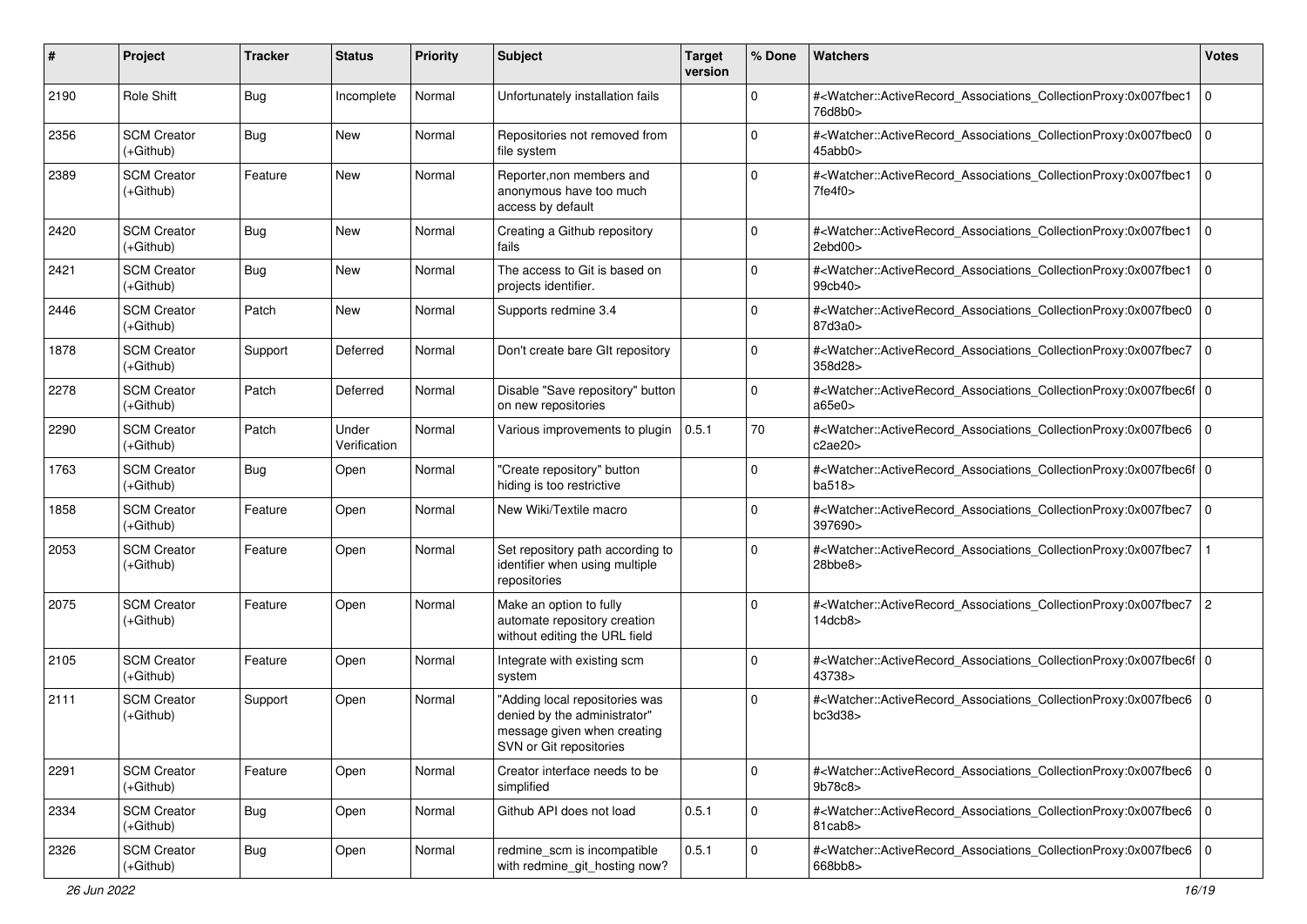| #    | <b>Project</b>                    | <b>Tracker</b> | <b>Status</b>         | <b>Priority</b> | <b>Subject</b>                                                                              | <b>Target</b><br>version | % Done      | Watchers                                                                                                                                                 | <b>Votes</b>   |
|------|-----------------------------------|----------------|-----------------------|-----------------|---------------------------------------------------------------------------------------------|--------------------------|-------------|----------------------------------------------------------------------------------------------------------------------------------------------------------|----------------|
| 2343 | <b>SCM Creator</b><br>(+Github)   | <b>Bug</b>     | Open                  | Major           | Internal error when creating<br>projects having a List format<br>custom field               | 0.5.1                    | $\Omega$    | # <watcher::activerecord associations="" collectionproxy:0x007fbec5<br="">ccd090&gt;</watcher::activerecord>                                             | $\overline{0}$ |
| 1757 | <b>SCM Creator</b><br>$(+Github)$ | Feature        | Incomplete            | Insignificant   | Allow subdirectories                                                                        |                          | $\Omega$    | # <watcher::activerecord_associations_collectionproxy:0x007fbec5 0<br="">5ea908&gt;</watcher::activerecord_associations_collectionproxy:0x007fbec5>      |                |
| 1793 | <b>SCM Creator</b><br>(+Github)   | Feature        | Incomplete            | Normal          | Allow the creation of non-local<br>repositories                                             |                          | $\Omega$    | # <watcher::activerecord associations="" collectionproxy:0x007fbec5<br="">35d0f0&gt;</watcher::activerecord>                                             | $\vert$ 2      |
| 2084 | <b>SCM Creator</b><br>(+Github)   | Bug            | Incomplete            | Normal          | ActionView::Template::Error<br>(syntax error on line 33, col 12:                            |                          | $\Omega$    | # <watcher::activerecord_associations_collectionproxy:0x007fbec4<br>e8cda0&gt;</watcher::activerecord_associations_collectionproxy:0x007fbec4<br>        |                |
| 2201 | <b>SCM Creator</b><br>(+Github)   | Feature        | Incomplete            | Normal          | Add feature auto create struct<br>directory for svn                                         |                          | $\Omega$    | # <watcher::activerecord 1<br="" associations="" collectionproxy:0x00557da9=""  =""><math>158</math>fc<math>0</math></watcher::activerecord>             |                |
| 2239 | <b>SCM Creator</b><br>$(+Github)$ | <b>Bug</b>     | Incomplete            | Normal          | No default identifer                                                                        |                          | $\Omega$    | # <watcher::activerecord_associations_collectionproxy:0x00557da8 0<br=""  ="">e548d8&gt;</watcher::activerecord_associations_collectionproxy:0x00557da8> |                |
| 2286 | <b>SCM Creator</b><br>$(+Github)$ | Feature        | Incomplete            | Normal          | Add configuration option for<br>default encoding                                            |                          | $\Omega$    | # <watcher::activerecord_associations_collectionproxy:0x00557da8 0<br=""  ="">d45f00&gt;</watcher::activerecord_associations_collectionproxy:0x00557da8> |                |
| 2287 | <b>SCM Creator</b><br>(+Github)   | Feature        | Incomplete            | Normal          | Allow to customize naming<br>policy for repositories                                        |                          | $\Omega$    | # <watcher::activerecord 0<br="" associations="" collectionproxy:0x00557da8=""  ="">c58ef8</watcher::activerecord>                                       |                |
| 2325 | <b>SCM Creator</b><br>(+Github)   | <b>Bug</b>     | Incomplete            | Normal          | Cannot add existing github repo                                                             |                          | $\Omega$    | # <watcher::activerecord_associations_collectionproxy:0x00557da5 0<br="">c12be0</watcher::activerecord_associations_collectionproxy:0x00557da5>          |                |
| 2310 | Sidebar Content                   | Translation    | <b>New</b>            | Normal          | Change Korean translation file<br>comment                                                   |                          | $\Omega$    | # <watcher::activerecord_associations_collectionproxy:0x00557da5 0<br=""  ="">a95948&gt;</watcher::activerecord_associations_collectionproxy:0x00557da5> |                |
| 2363 | Sidebar Content                   | Patch          | Under<br>Verification | Normal          | Sidebar Redmine 3.0.0                                                                       | 0.2.0                    | $\Omega$    | # <watcher::activerecord_associations_collectionproxy:0x00557da6 0<br=""  ="">552ca0&gt;</watcher::activerecord_associations_collectionproxy:0x00557da6> |                |
| 1695 | Sidebar Content                   | Feature        | Open                  | Normal          | Multiple contents                                                                           | 0.2.0                    | $\mathbf 0$ | # <watcher::activerecord_associations_collectionproxy:0x00557da5 0<br=""  ="">c38ed0&gt;</watcher::activerecord_associations_collectionproxy:0x00557da5> |                |
| 1771 | Sidebar Content                   | Feature        | Open                  | Normal          | Global contents                                                                             | 0.2.0                    | $\Omega$    | # <watcher::activerecord 0<br="" associations="" collectionproxy:0x00557da5=""  ="">5dfa48</watcher::activerecord>                                       |                |
| 2109 | Sidebar Content                   | Feature        | Open                  | Normal          | Sidebar for global pages, which<br>do not have one                                          | 0.2.0                    | $\Omega$    | # <watcher::activerecord_associations_collectionproxy:0x00557da4 0<br=""  ="">b99fc0</watcher::activerecord_associations_collectionproxy:0x00557da4>     |                |
| 2405 | Sidebar Content                   | Feature        | Open                  | Minor           | Edit link for Wiki pages                                                                    | 0.2.0                    | $\Omega$    | # <watcher::activerecord_associations_collectionproxy:0x007fbec1<br>1117c8&gt;</watcher::activerecord_associations_collectionproxy:0x007fbec1<br>        | $\overline{0}$ |
| 2407 | Sidebar Content                   | Feature        | Open                  | Normal          | Improve support of Wiki page<br>on sidebar                                                  | 0.2.0                    | $\Omega$    | # <watcher::activerecord_associations_collectionproxy:0x007fbec0f 0<br=""  ="">f56c8</watcher::activerecord_associations_collectionproxy:0x007fbec0f>    |                |
| 1999 | Sidebar Content                   | Feature        | Incomplete            | Minor           | Project module                                                                              |                          | $\Omega$    | # <watcher::activerecord_associations_collectionproxy:0x007fbec0 0<br="">260b70&gt;</watcher::activerecord_associations_collectionproxy:0x007fbec0>      |                |
| 2422 | Subscription                      | <b>Bug</b>     | New                   | Normal          | User is not removed from<br>project subscribers table when<br>user is deleted from Redmine. |                          | $\Omega$    | # <watcher::activerecord associations="" collectionproxy:0x007fbec0<br="">c84570&gt;</watcher::activerecord>                                             | $\overline{0}$ |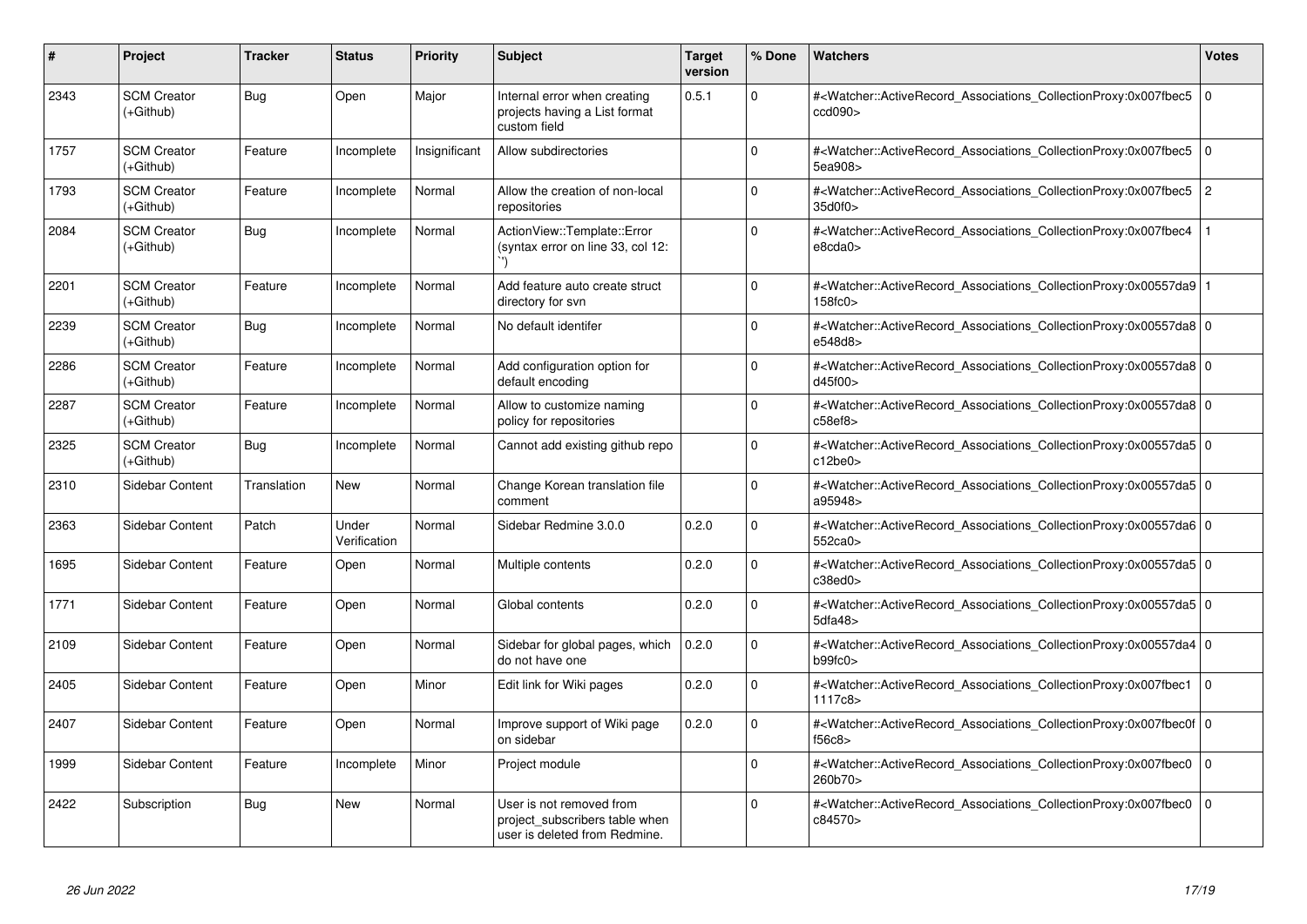| #    | Project       | <b>Tracker</b> | <b>Status</b>         | <b>Priority</b> | <b>Subject</b>                                                                           | <b>Target</b><br>version | % Done         | Watchers                                                                                                                                                   | <b>Votes</b>   |
|------|---------------|----------------|-----------------------|-----------------|------------------------------------------------------------------------------------------|--------------------------|----------------|------------------------------------------------------------------------------------------------------------------------------------------------------------|----------------|
| 1981 | Subscription  | Feature        | Open                  | Normal          | Site-wide notifications                                                                  |                          | 0              | # <watcher::activerecord_associations_collectionproxy:0x007fbec0<br>171a20&gt;</watcher::activerecord_associations_collectionproxy:0x007fbec0<br>          |                |
| 1984 | Subscription  | Feature        | Incomplete            | Minor           | Redirecting back after<br>registration/loginRedirecting<br>back after registration/login |                          | $\Omega$       | # <watcher::activerecord_associations_collectionproxy:0x007fbec0<br>910c40&gt;</watcher::activerecord_associations_collectionproxy:0x007fbec0<br>          | 0              |
| 2149 | <b>TOC</b>    | Bug            | <b>New</b>            | Normal          | New dokuwiki default template<br>(from angua) make problem                               |                          | $\Omega$       | # <watcher::activerecord_associations_collectionproxy:0x007fbec0<br>248bd8&gt;</watcher::activerecord_associations_collectionproxy:0x007fbec0<br>          | 0              |
| 1735 | <b>TOC</b>    | Bug            | Incomplete            | Normal          | Broken in new DokuWiki?                                                                  |                          | 0              | # <watcher::activerecord_associations_collectionproxy:0x007fbec0f 0<br=""  ="">11db0</watcher::activerecord_associations_collectionproxy:0x007fbec0f>      |                |
| 2377 | <b>WikiNG</b> | Support        | <b>New</b>            | Normal          | Custom macros work, but icon<br>macros do not                                            |                          | $\mathbf 0$    | # <watcher::activerecord_associations_collectionproxy:0x007fbec1<br>103a38&gt;</watcher::activerecord_associations_collectionproxy:0x007fbec1<br>          | 0              |
| 1980 | <b>WikiNG</b> | Bug            | Open                  | Normal          | Problem running plugin in<br>development mode                                            |                          | 0              | # <watcher::activerecord_associations_collectionproxy:0x007fbec1<br>c39178&gt;</watcher::activerecord_associations_collectionproxy:0x007fbec1<br>          | -1             |
| 1931 | <b>WikiNG</b> | Bug            | Deferred              | Normal          | it seems conflict with the<br>redmine ckeditor                                           |                          | 0              | # <watcher::activerecord_associations_collectionproxy:0x007fbec1<br>dab4c0</watcher::activerecord_associations_collectionproxy:0x007fbec1<br>              |                |
| 2322 | WikiNG        | Bug            | Deferred              | Normal          | Viewing user pages does not<br>work after rename                                         |                          | $\overline{0}$ | # <watcher::activerecord_associations_collectionproxy:0x007fbec1f 0<br=""  ="">34d28&gt;</watcher::activerecord_associations_collectionproxy:0x007fbec1f>  |                |
| 2329 | <b>WikiNG</b> | Bug            | Under<br>Verification | Major           | Mentions visibility                                                                      |                          | 50             | # <watcher::activerecord_associations_collectionproxy:0x007fbec1f 0<br=""  ="">a0528 &gt;</watcher::activerecord_associations_collectionproxy:0x007fbec1f> |                |
| 1977 | <b>WikiNG</b> | Feature        | Open                  | Normal          | Conditional macro for users &<br>groups                                                  |                          | $\Omega$       | # <watcher::activerecord_associations_collectionproxy:0x007fbec0<br>cd02b8</watcher::activerecord_associations_collectionproxy:0x007fbec0<br>              | $\overline{2}$ |
| 2076 | WikiNG        | Feature        | Open                  | Insignificant   | <b>HTML Color preview</b>                                                                |                          | 0              | # <watcher::activerecord_associations_collectionproxy:0x007fbec0<br>44c2e0&gt;</watcher::activerecord_associations_collectionproxy:0x007fbec0<br>          | l 0            |
| 2085 | <b>WikiNG</b> | Feature        | Open                  | Normal          | Twitter status                                                                           |                          | $\Omega$       | # <watcher::activerecord_associations_collectionproxy:0x007fbec1<br>3aeaf8&gt;</watcher::activerecord_associations_collectionproxy:0x007fbec1<br>          | 0              |
| 2088 | WikiNG        | Enhancement    | Open                  | Normal          | Add WikiNG buttons<br>everywhere to the editing<br>toolbar                               |                          | $\Omega$       | # <watcher::activerecord_associations_collectionproxy:0x007fbec0<br>e103f8&gt;</watcher::activerecord_associations_collectionproxy:0x007fbec0<br>          |                |
| 2250 | WikiNG        | Support        | Open                  | Normal          | Textilizable fix in Redmine                                                              |                          | 0              | # <watcher::activerecord_associations_collectionproxy:0x007fbec1 0<br=""  ="">36b820&gt;</watcher::activerecord_associations_collectionproxy:0x007fbec1>   |                |
| 2293 | <b>WikiNG</b> | Enhancement    | Open                  | Minor           | Extended user column                                                                     |                          | $\Omega$       | # <watcher::activerecord_associations_collectionproxy:0x007fbec0<br>da0e18</watcher::activerecord_associations_collectionproxy:0x007fbec0<br>              | 0              |
| 2435 | WikiNG        | Support        | Open                  | Normal          | Update Red-Andy styles                                                                   |                          | 0              | # <watcher::activerecord_associations_collectionproxy:0x007fbec0 0<br=""  ="">Of9ef8&gt;</watcher::activerecord_associations_collectionproxy:0x007fbec0>   |                |
| 2437 | WikiNG        | Feature        | Open                  | Normal          | Ultra-HD-ready graphics                                                                  |                          | 0              | # <watcher::activerecord 0<br="" associations="" collectionproxy:0x007fbec1="">dbb960</watcher::activerecord>                                              |                |
| 2438 | WikiNG        | Feature        | Open                  | Normal          | Screen text                                                                              | 1.1.1                    | $\mathbf 0$    | # <watcher::activerecord_associations_collectionproxy:0x007fbec0 0<br="">ef4a08&gt;</watcher::activerecord_associations_collectionproxy:0x007fbec0>        |                |
| 2440 | WikiNG        | Bug            | Open                  | Normal          | Footnotes ignore < pre >                                                                 | 1.1.1                    | $\mathbf 0$    | # <watcher::activerecord_associations_collectionproxy:0x007fbec1 0<br="">8aab60&gt;</watcher::activerecord_associations_collectionproxy:0x007fbec1>        |                |